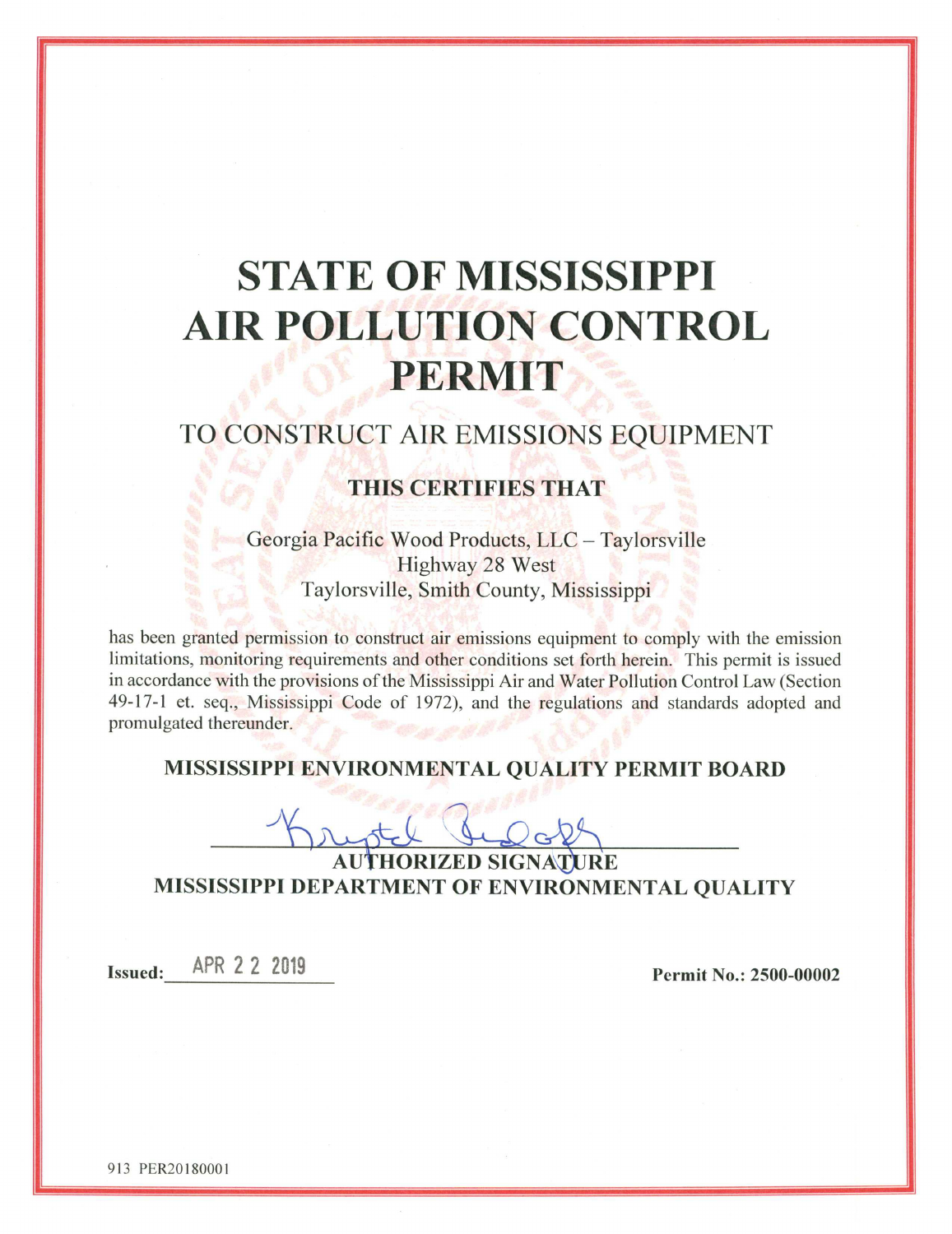## **SECTION 1**

## **A. GENERAL CONDITIONS**

1. This permit is for air pollution control purposes only.

(Ref.: 11 Miss. Admin. Code Pt. 2, R. 2.1.D.)

2. Any activities not identified in the application are not authorized by this permit.

(Ref.: Miss. Code Ann. 49-17-29 1.b)

3. The knowing submittal of a permit application with false information may serve as the basis for the Permit Board to void the permit issued pursuant thereto or subject the applicant to penalties for operating without a valid permit pursuant to State Law.

(Ref.: 11 Miss. Admin. Code Pt. 2, R. 2.2.B.(5).)

4. It is the responsibility of the applicant / permittee to obtain all other approvals, permits, clearances, easements, agreements, etc., which may be required including, but not limited to, all required local government zoning approvals or permits.

(Ref.: 11 Miss. Admin. Code Pt. 2, R. 2.1.D.(6).)

5. The issuance of a permit does not release the permittee from liability for constructing or operating air emissions equipment in violation of any applicable statute, rule, or regulation of state or federal environmental authorities.

(Ref.: 11 Miss. Admin. Code Pt. 2, R. 2.2.B.(7).)

6. It shall not be a defense for a permittee in an enforcement action that it would have been necessary to halt or reduce the permitted activity in order to maintain compliance with the conditions of the permit, unless halting or reducing activity would create an imminent and substantial endangerment threatening the public health and safety of the lives and property of the people of this state.

(Ref.: 11 Miss. Admin. Code Pt. 2, R. 2.2.B.(15)(a).)

7. The permit and/or any part thereof may be modified, revoked, reopened, and reissued, or terminated for cause. Sufficient cause for a permit to be reopened shall exist when an air emissions stationary source becomes subject to Title V. The filing of a request by the permittee for a permit modification, revocation and reissuance, or termination, or of a notification of planned changes or anticipated noncompliance does not stay any permit condition.

(Ref.: 11 Miss. Admin. Code Pt. 2, R. 2.2.B.(15)(b).)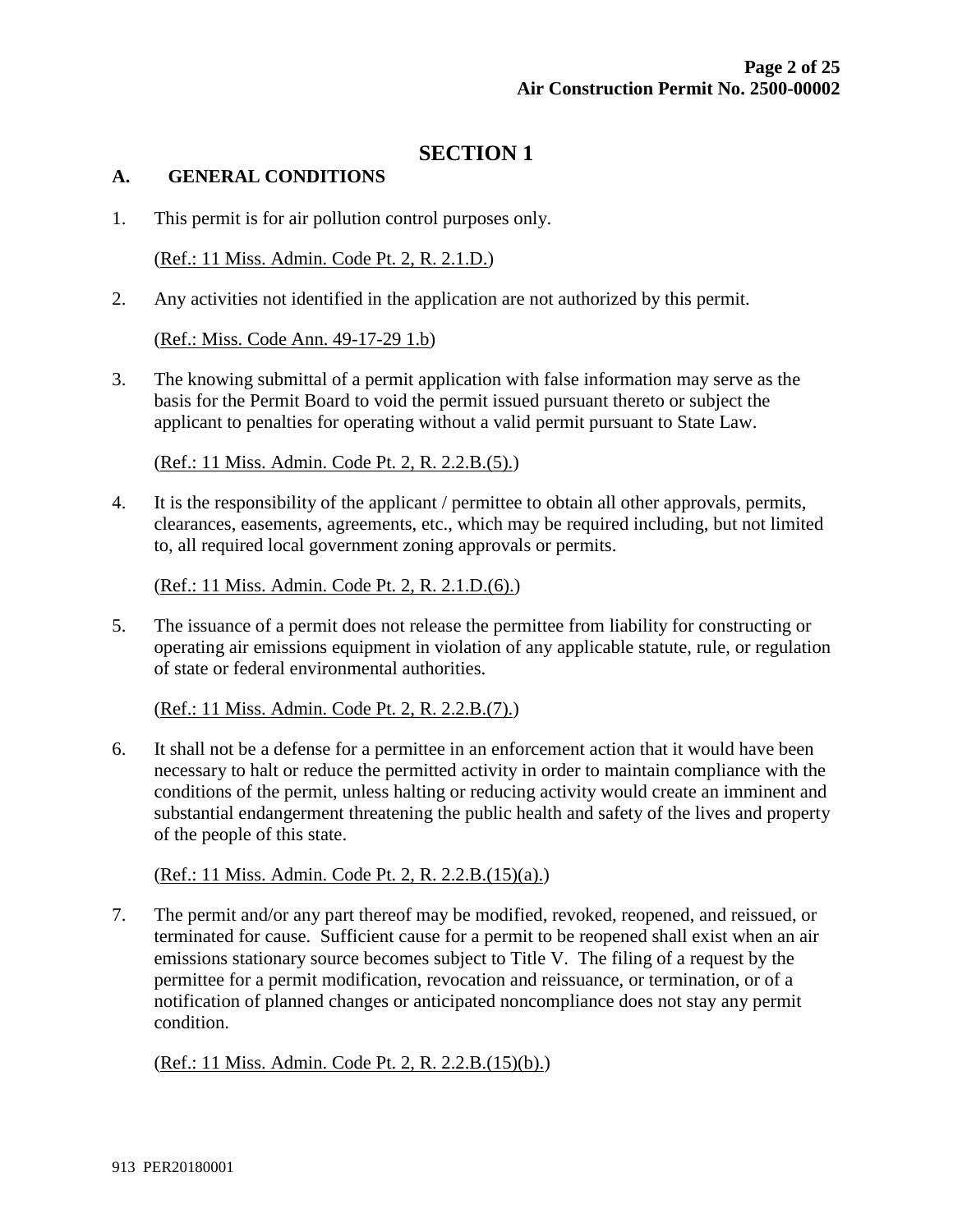8. The permit does not convey any property rights of any sort, or any exclusive privilege.

(Ref.: 11 Miss. Admin. Code Pt. 2, R. 2.2.B.(15)(c).)

9. The permittee shall furnish to the MDEQ within a reasonable time any information the MDEQ may request in writing to determine whether cause exists for modifying, revoking and reissuing, or terminating the permit or to determine compliance with the permit. Upon request, the permittee shall also furnish to the MDEQ copies of records required to be kept by the permit or, for information claimed to be confidential, the permittee shall furnish such records to the MDEQ along with a claim of confidentiality. The permittee may furnish such records directly to the Administrator along with a claim of confidentiality.

(Ref.: 11 Miss. Admin. Code Pt. 2, R. 2.2.B.(15)(d).)

10. *Design and Construction Requirements*: The stationary source shall be designed and constructed so as to operate without causing a violation of an Applicable Rules and Regulations, without interfering with the attainment and maintenance of State and National Ambient Air Quality Standards, and such that the emission of air toxics does not result in an ambient concentration sufficient to adversely affect human health and well-being or unreasonably and adversely affect plant or animal life beyond the stationary source boundaries.

(Ref.: 11 Miss. Admin. Code Pt. 2, R. 2.5.A.)

11. *Solids Removal*: The necessary facilities shall be constructed so that solids removed in the course of control of air emissions may be disposed of in a manner such as to prevent the solids from becoming windborne and to prevent the materials from entering State waters without the proper environmental permits.

(Ref.: Miss. Code Ann. 49-17-29)

12. *Diversion and Bypass of Air Pollution Controls*: The air pollution control facilities shall be constructed such that diversion from or bypass of collection and control facilities is not needed except as provided for in 11 Miss. Admin. Code Pt. 2, R. 1.10., "*Air Emission Regulations for the Prevention, Abatement, and Control of Air Contaminants – Provisions for Upsets, Start-ups, and Shutdowns*".

(Ref.: 11 Miss. Admin. Code Pt. 2, R. 1.10.)

13. *Fugitive Dust Emissions from Construction Activities*: The construction of the stationary source shall be performed in such a manner so as to reduce fugitive dust emissions from construction activities to a minimum.

(Ref.: 11 Miss. Admin. Code Pt. 2, R. 2.5.A.(4).)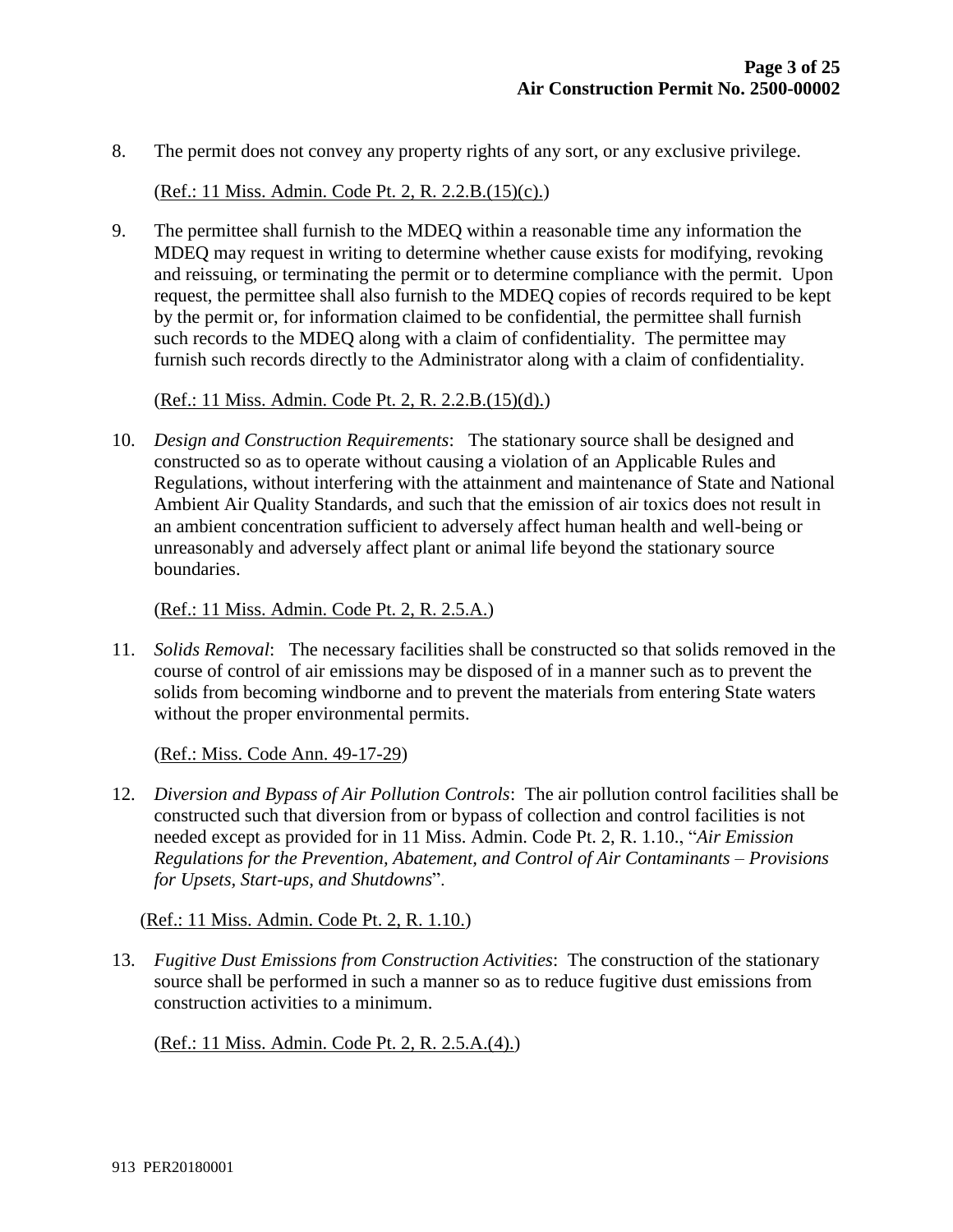- 14. *Right of Entry*: The permittee shall allow the Mississippi Department of Environmental Quality Office of Pollution Control and the Mississippi Environmental Quality Permit Board and/or their representatives upon presentation of credentials:
	- a) To enter upon the permittee's premises where an air emission source is located or in which any records are required to be kept under the terms and conditions of this permit; and
	- b) At reasonable times to have access to and copy any records required to be kept under the terms and conditions of this permit; to inspect any monitoring equipment or monitoring method required in this permit; and to sample any air emissions.

(Ref.: Miss. Code Ann. 49-17-21)

- 15. *Permit Modification or Revocation*: After notice and opportunity for a hearing, the Permit Board may modify the permit or revoke it in whole or in part for good cause shown including, but not limited to:
	- a) Persistent violation of any of the terms or conditions of this permit;
	- b) Obtaining this permit by misrepresentation or failure to disclose fully all relevant facts; or
	- c) A change in federal, state, or local laws or regulations that require either a temporary or permanent reduction or elimination of previously authorized air emission.

(Ref.: 11 Miss. Admin. Code Pt. 2, R. 2.2.C.)

16. *Public Record and Confidential Information*: Except for data determined to be confidential under the Mississippi Air & Water Pollution Control Law, all reports prepared in accordance with the terms of this permit shall be available for public inspection at the offices of the Mississippi Department of Environmental Quality, Office of Pollution Control.

(Ref.: Miss. Code Ann. 49-17-39)

17. *Permit Transfer*: This permit shall not be transferred except upon approval of the Permit Board.

(Ref.: 11 Miss. Admin. Code Pt. 2, R. 2.16.B.)

18. *Severability*: The provisions of this permit are severable. If any provision of the permit, or the application of any provision of the permit to any circumstances, is challenged or held invalid, the validity of the remaining permit provisions and/or portions thereof or their application to other persons or sets of circumstances, shall not be affected thereby.

(Ref.: 11 Miss. Admin. Code Pt. 2, R. 2.1.D.(7).)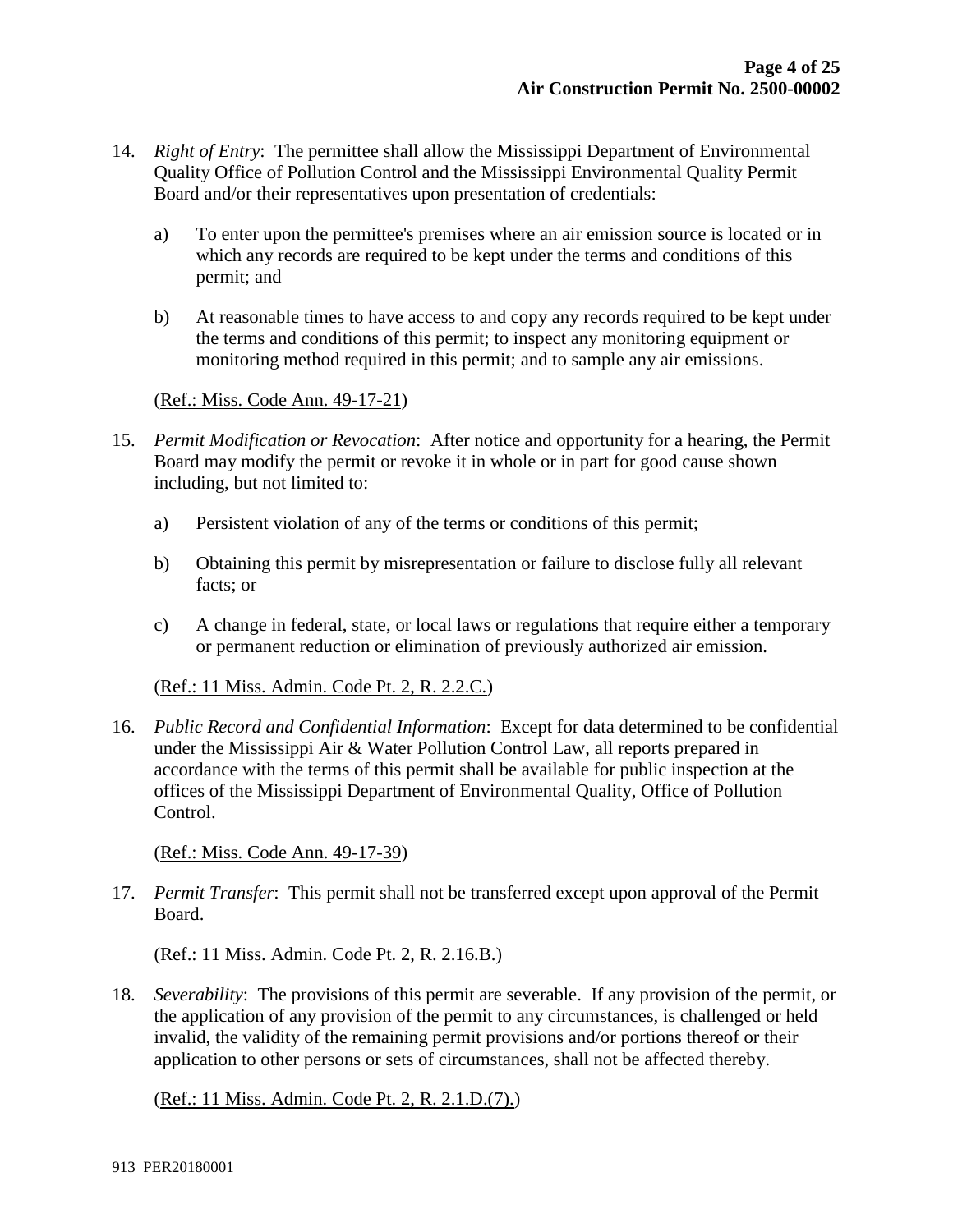19. *Permit Expiration*: The permit to construct will expire if construction does not begin within eighteen (18) months from the date of issuance or if construction is suspended for 18 months or more.

(Ref.: 11 Miss. Admin. Code Pt. 2, R. 2.5.C.(1).)

20. *Certification of Construction*: A new stationary source issued a Permit to Construct cannot begin operation until certification of construction by the permittee.

(Ref.: 11 Miss. Admin. Code Pt. 2, R. 2.5.D.(3).)

21. *Beginning Operation*: Except as prohibited in Condition 24 of Section 1, after certification of construction by the permittee, the Permit to Construct shall be deemed to satisfy the requirement for a permit to operate until the date the application for issuance or modification of the Title V Permit or the application for issuance or modification of the State Permit to Operate, whichever is applicable, is due. This provision is not applicable to a source excluded from the requirement for a permit to operate as provided by 11 Miss. Admin. Code Pt. 2, R. 2.13.G.

#### (Ref.: 11 Miss. Admin. Code Pt. 2, R. 2.5.D.(4).)

22. *Application for a Permit to Operate*: Except as otherwise specified in Condition 24 of Section 1, the application for issuance or modification of the State Permit to Operate or the Title V Permit, whichever is applicable, is due twelve (12) months after beginning operation or such earlier date or time as specified in the Permit to Construct. The Permit Board may specify an earlier date or time for submittal of the application. Beginning operation will be assumed to occur upon certification of construction, unless the permittee specifies differently in writing.

(Ref.: 11 Miss. Admin. Code Pt. 2, R. 2.5.D.(5).)

23. *Operating Under a Permit to Construct*: Except as otherwise specified in Condition 24 of Section 1, upon submittal of a timely and complete application for issuance or modification of a State Permit to Operate or a Title V Operating Permit, whichever is applicable, the applicant may continue to operate under the terms and conditions of the Permit to Construct and in compliance with the submitted application until the Permit Board issues, modifies, or denies the Permit to Operate.

## (Ref.: 11 Miss. Admin. Code Pt. 2, R. 2.5.D.(6).)

24. *Application Requirements for a Permit to Operate for Moderate Modifications*: For moderate modifications that require contemporaneous enforceable emissions reductions from more than one emission point in order to "*net*" out of PSD / NSR, the applicable Title V Permit to Operate or State Permit to Operate must be modified prior to beginning operation of the modified facilities.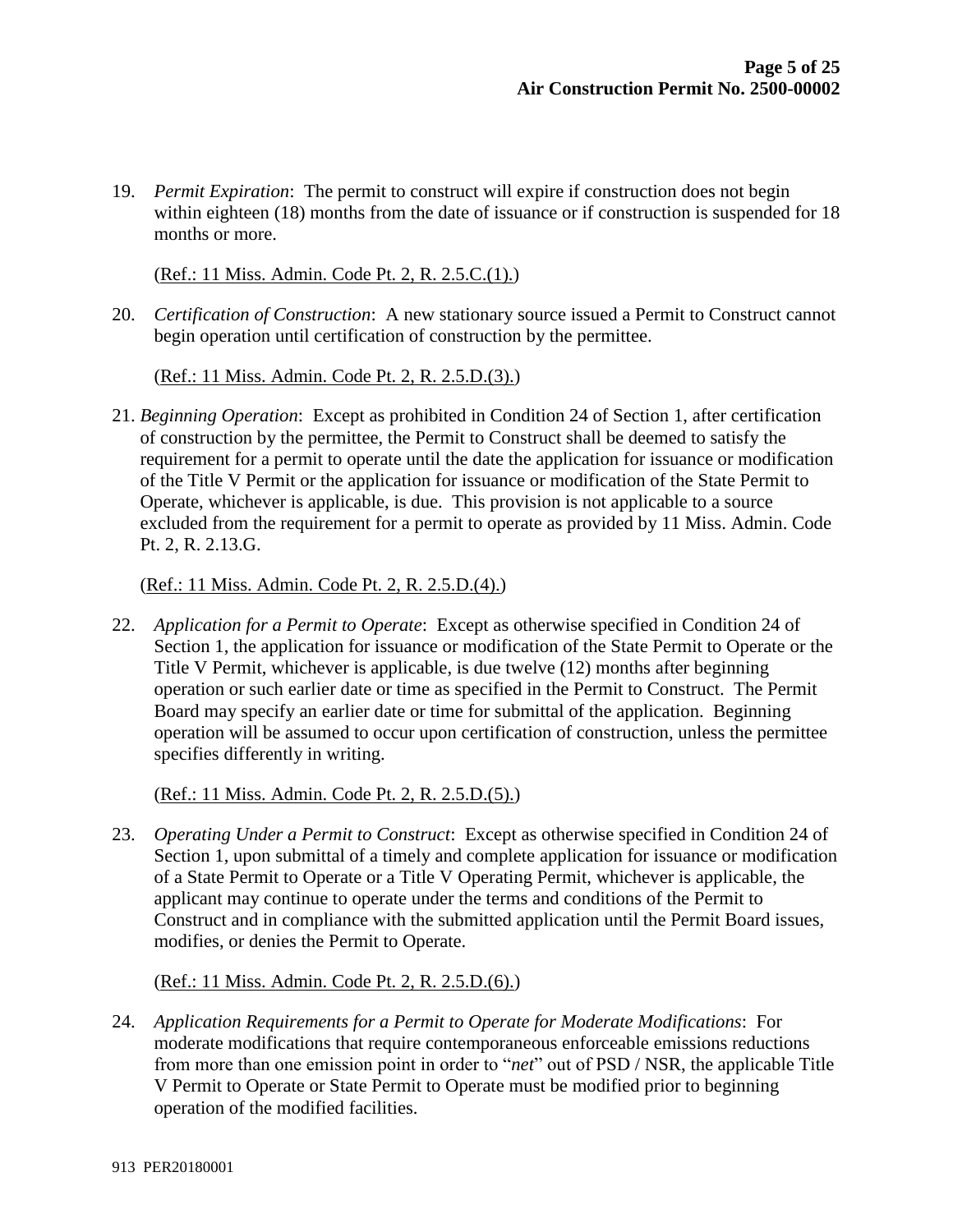(Ref.: 11 Miss. Admin. Code Pt. 2, R. 2.5.D.(7).)

25. *General Duty*: All air emission equipment shall be operated as efficiently as possible to provide the maximum reduction of air contaminants.

(Ref.: 11 Miss. Admin. Code Pt. 2, R. 2.2.B.(10).)

26. *Deviation Reporting*: Except as otherwise specified herein, the permittee shall report all deviations from permit requirements, including those attributable to upsets, the probable cause of such deviations, and any corrective actions or preventive measures taken. Said report shall be made within five (5) working days of the time the deviation began.

(Ref.: 11 Miss. Admin. Code Pt. 2, R. 2.2.B.(10).)

- 27. *Compliance Testing*: Regarding compliance testing:
	- a) The results of any emissions sampling and analysis shall be expressed both in units consistent with the standards set forth in any Applicable Rules and Regulations or this permit and in units of mass per time.
	- b) Compliance testing will be performed at the expense of the permittee.
	- c) Each emission sampling and analysis report shall include but not be limited to the following:
		- (1) Detailed description of testing procedures;
		- (2) Sample calculation(s);
		- (3) Results; and
		- (4) Comparison of results to all Applicable Rules and Regulations and to emission limitations in the permit.

(Ref.: 11 Miss. Admin. Code Pt. 2, R. 2.6.B.(3), (4), and (6).)

## **B. GENERAL NOTIFICATION REQUIREMENTS**

1. Within fifteen (15) days of beginning actual construction, the permittee must notify the DEQ in writing that construction has begun.

(Ref.: 11 Miss. Admin. Code Pt. 2, R. 2.5.C.(2).)

2. The permittee must notify the DEQ in writing when construction does not begin within eighteen (18) months of issuance or if construction is suspended for eighteen (18) months or more.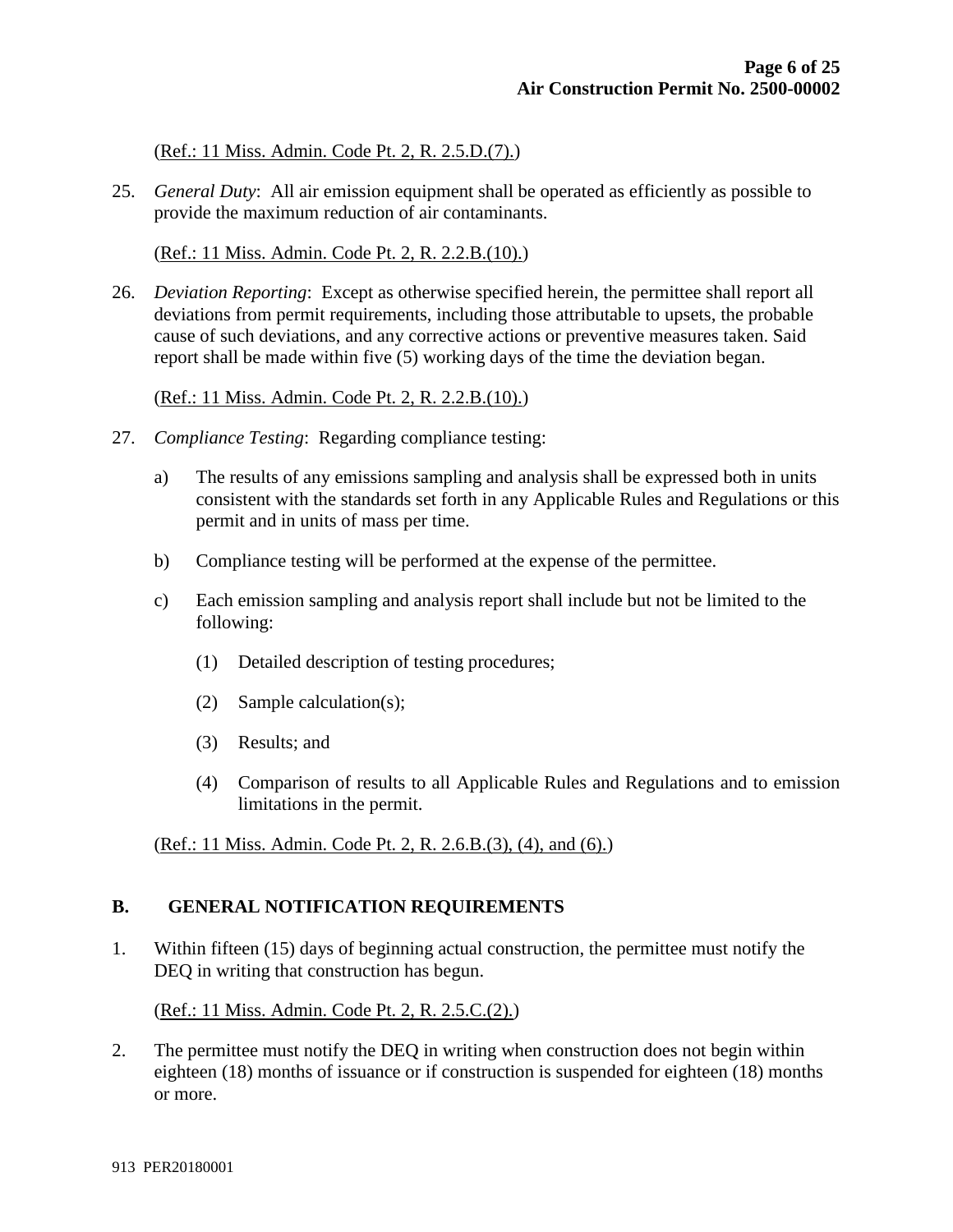(Ref.: 11 Miss. Admin. Code Pt. 2, R. 2.5.C.(3).)

3. Upon the completion of construction or installation of an approved stationary source or modification, and prior to commencing operation, the applicant shall notify the Permit Board that construction or installation was performed in accordance with the approved plans and specifications on file with the Permit Board.

(Ref.: 11 Miss. Admin. Code Pt. 2, R. 2.5.D.(1) and (3).)

4. The Permit Board shall be promptly notified in writing of any change in construction from the previously approved plans and specifications or permit. If the Permit Board determines the changes are substantial, it may require the submission of a new application to construct with "as built" plans and specifications. Notwithstanding any provision herein to the contrary, the acceptance of an "*as built*" application shall not constitute a waiver of the right to seek compliance penalties pursuant to State Law.

(Ref.: 11 Miss. Admin. Code Pt. 2, R. 2.5.D.(2).)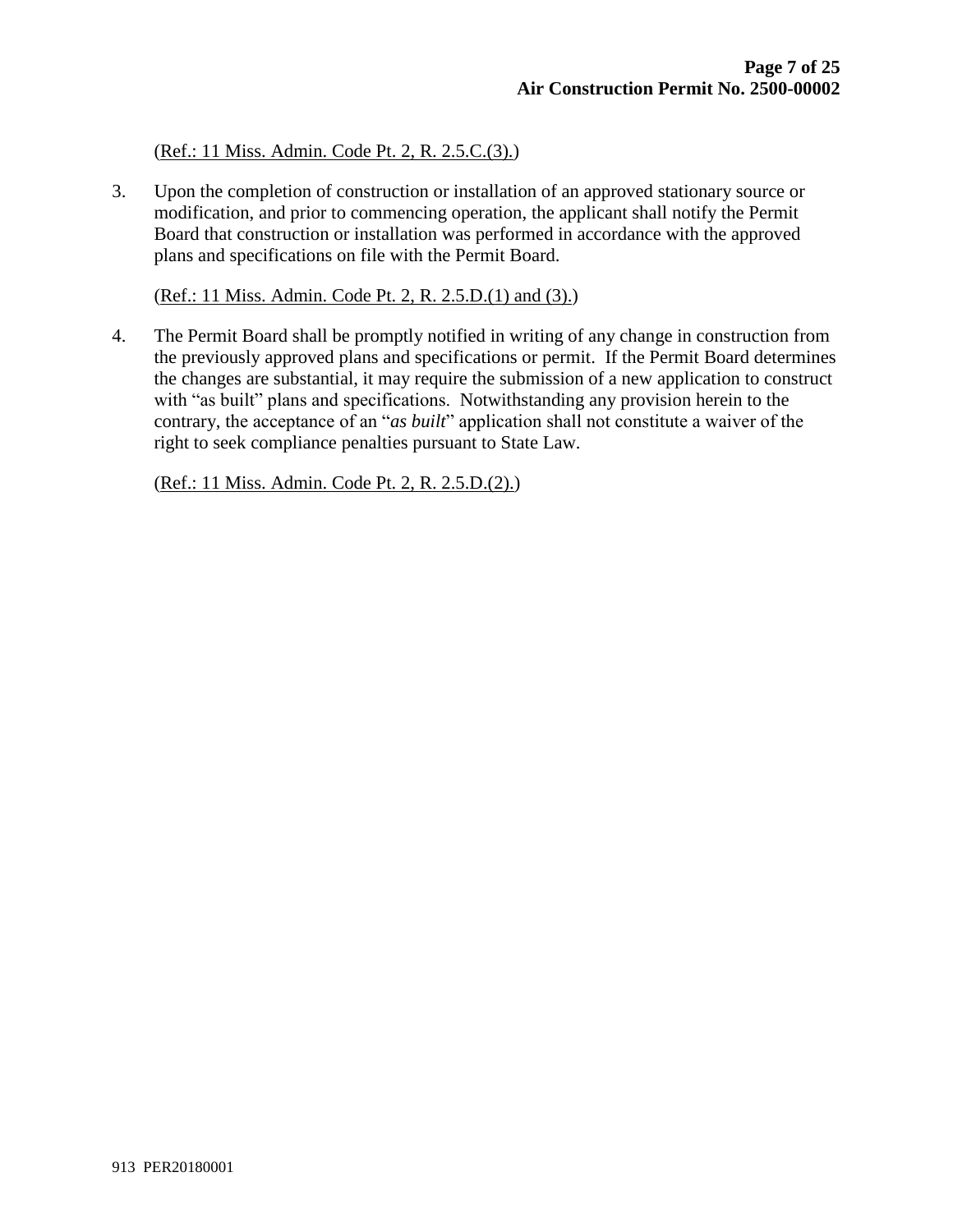## **SECTION 2 EMISSION POINT DESCRIPTION**

The permittee is authorized to construct / modify and operate, upon certification of construction, air emissions equipment, as described in the following table:

| <b>EMISSION</b><br><b>POINT</b> | <b>DESCRIPTION</b>                                                                                                                                                                                                                                                                                                                                                                                              |  |  |
|---------------------------------|-----------------------------------------------------------------------------------------------------------------------------------------------------------------------------------------------------------------------------------------------------------------------------------------------------------------------------------------------------------------------------------------------------------------|--|--|
| $AA-000$                        | Facility-Wide (Georgia Pacific Wood Products, LLC – Taylorsville)                                                                                                                                                                                                                                                                                                                                               |  |  |
| $AA-314$                        | Glueline Operations (GP Ref. No. FS6) [includes one (1) <b>new</b> manual glue spreader and eight (8)<br>existing automated spray booths]                                                                                                                                                                                                                                                                       |  |  |
| $AA-315$                        | Plywood Press Operations (GP Ref. No. FS7) [includes three (3) <b>replacement</b> 40-opening presses]                                                                                                                                                                                                                                                                                                           |  |  |
| $AA-404$                        | Veneer Drying Operation (GP Ref. No. M1) [includes the <b>new</b> No. 1 Veneer Dryer, the existing No.<br>2 Veneer Dryer, the existing No. 3 Veneer Dryer, and the existing No. 4 Veneer Dryer; the exhaust<br>from all hot zones are routed to a regenerative thermal oxidizer (RTO) with three (3) low-NO <sub>x</sub><br>burners (Max. Individual Heat Input Capacity: 4 MMBTU / Hour) (GP Ref. No. RTO-M1)] |  |  |
| $AA-405$                        | Veneer Dryer Cooling Vents [includes the cooling zone exhaust from the new No. 1 Veneer Dryer,<br>the existing No. 2 Veneer Dryer, the existing No. 3 Veneer Dryer, and the existing No. 4 Veneer<br>Dryer; the exhaust from all cooling zones are vented to the atmosphere]                                                                                                                                    |  |  |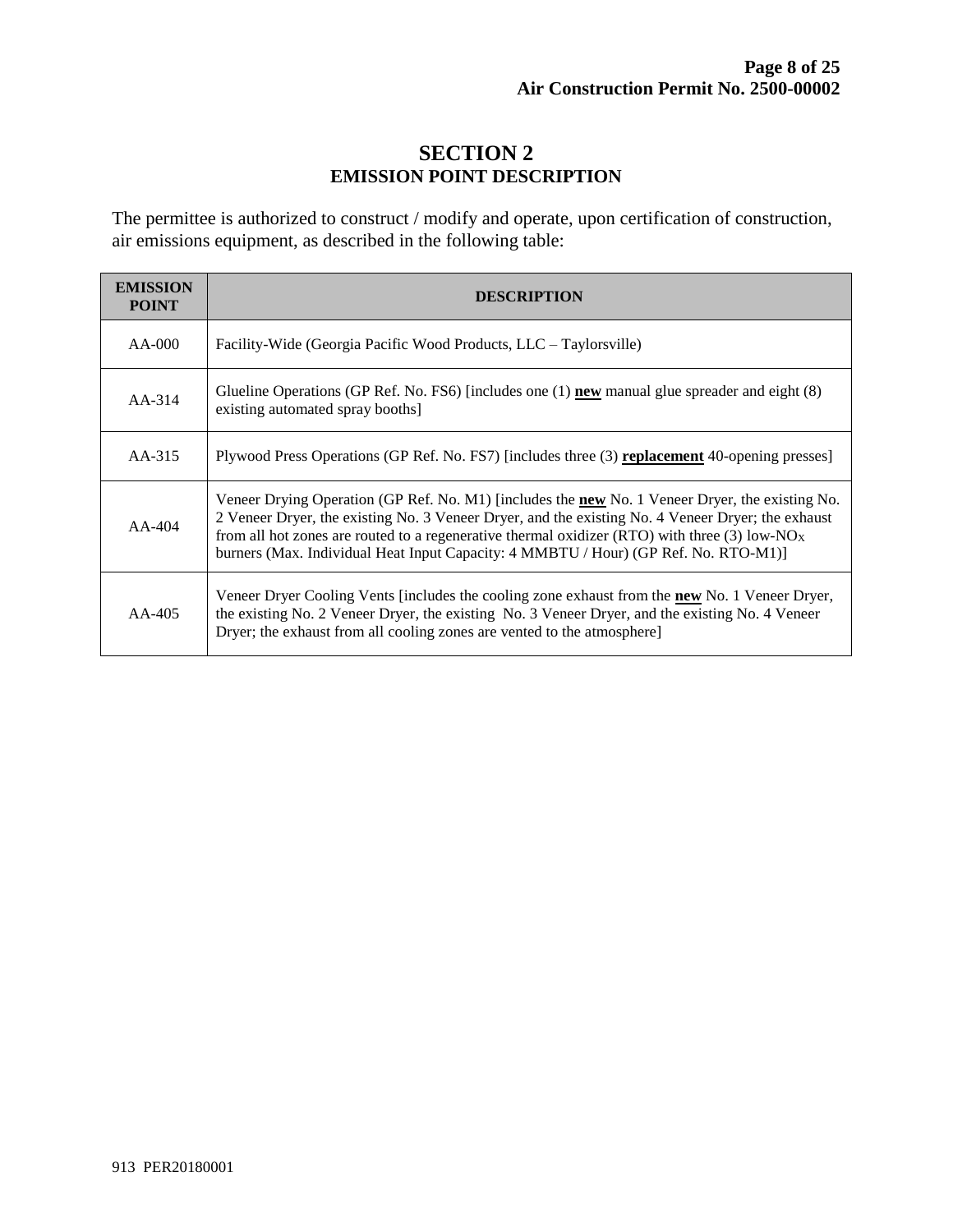| <b>Emission</b><br>Point(s) | <b>Applicable Requirement(s)</b>                                                                                                                                         | <b>Condition</b><br><b>Number</b> | Pollutant(s) /<br>Parameter(s) | Limitation(s) / Standard(s)                               |  |
|-----------------------------|--------------------------------------------------------------------------------------------------------------------------------------------------------------------------|-----------------------------------|--------------------------------|-----------------------------------------------------------|--|
| $AA-000$                    | 40 CFR Part 63, Subpart DDDD<br>- National Emission Standards<br>for Hazardous Air Pollutants:<br>Plywood and Composite Wood<br>Products<br>40 CFR 63.2231; Subpart DDDD | 3.1                               | HAPs                           | Applicability                                             |  |
|                             |                                                                                                                                                                          |                                   |                                |                                                           |  |
| $AA-315$<br>$AA-404$        | 11 Miss. Admin. Code Pt. 2, R.<br>2.2.B.(10).                                                                                                                            | 3.2                               | HAPs                           | New Process Unit Shakedown<br>Requirements                |  |
|                             |                                                                                                                                                                          | 3.3                               |                                | <b>Existing Process Unit Decommission</b><br>Requirements |  |
| $AA-404$                    | 11 Miss. Admin. Code Pt. 2, R.<br>1.3.A.                                                                                                                                 | 3.4                               | Opacity<br>(Smoke)             |                                                           |  |
|                             | 11 Miss. Admin. Code, Pt. 2, Ch.<br>1, R. 1.3.B.                                                                                                                         | 3.5                               | Opacity                        | 40%                                                       |  |
|                             | 11 Miss. Admin. Code Pt. 2,<br>R.1.3.F.(1).                                                                                                                              | 3.6                               | <b>PM</b>                      | $E = 4.1 (p^{0.67})$                                      |  |
|                             | 40 CFR 63.2240(b); Subpart<br>DDDD - Table 1B, Item 1                                                                                                                    | 3.7                               | <b>HAPs</b>                    | 90% Reduction Efficiency (for RTO)                        |  |
|                             | 11 Miss. Admin. Code Pt. 2, R.<br>2.2.B.(10).                                                                                                                            | 3.8                               |                                | Establish a Minimum Firebox<br>Temperature (for RTO)      |  |

## **SECTION 3 EMISSION LIMITATIONS AND STANDARDS**

3.1 Emission Point AA-000 (Facility-Wide) is subject to and shall comply with applicable requirements found in 40 CFR Part 63, Subpart DDDD – National Emission Standards for Hazardous Air Pollutants: Plywood and Composite Wood Products.

(Ref.: 40 CFR 63.2231; Subpart DDDD)

3.2 For Emission Points AA-315 and AA-404, the permittee may execute a shakedown of the new No. 1 Veneer Dryer and the three (3) replacement 40-opening plywood presses that shall not exceed a period of one hundred eighty (180) days after the start-up of each process unit.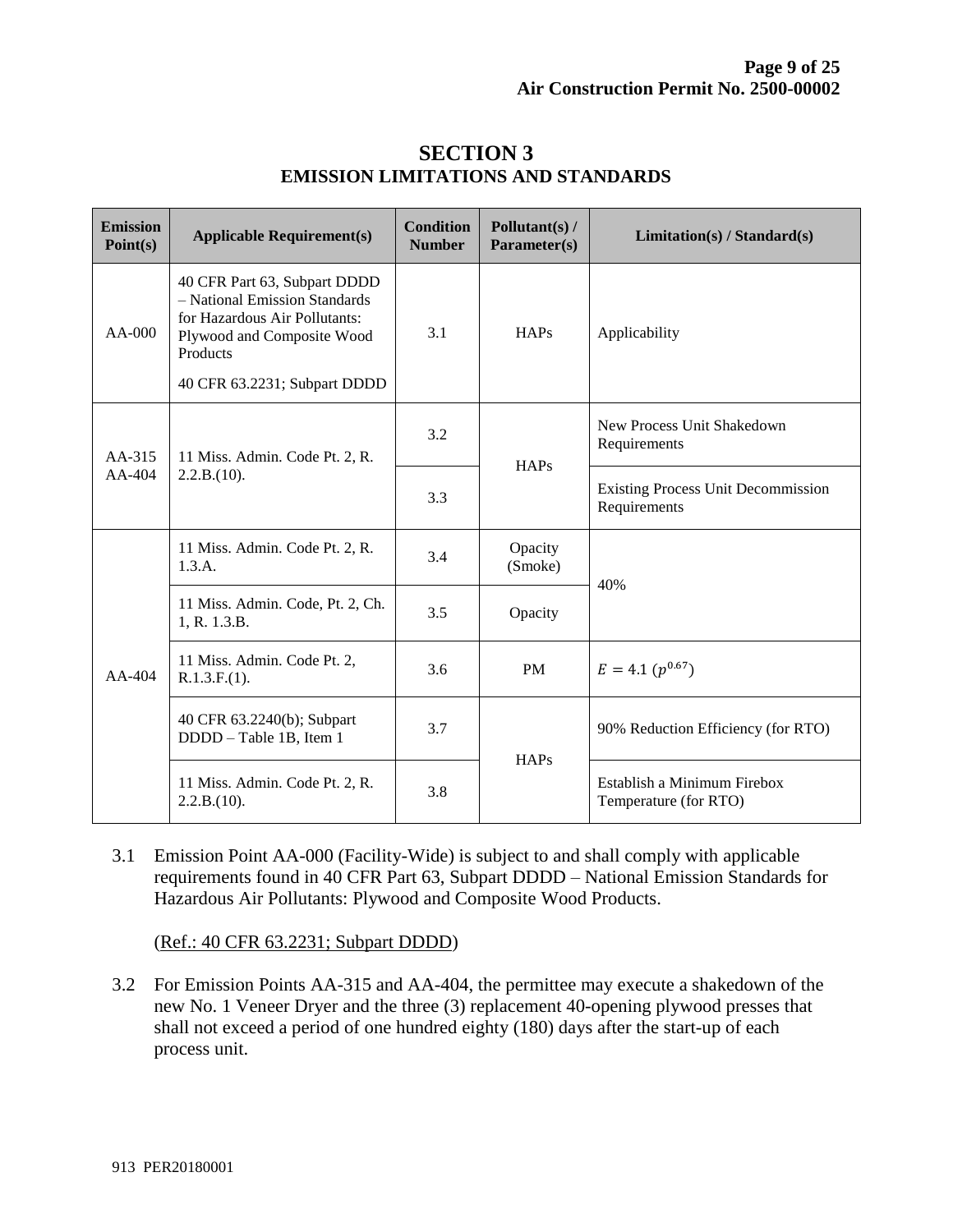For the purpose of this condition, "*shakedown*" shall be defined as the period beginning with start-up and ending no later than the successful completion of performance testing (as applicable), during which the permittee may conduct operational and contractual testing / tuning to ensure the safe, efficient, and reliable operation of the new dryer and plywood presses.

(Ref.: 11 Miss. Admin. Code Pt. 2, R. 2.2.B.(10).)

3.3 For Emission Points AA-315 and AA-404, the permittee shall decommission the existing No. 1 Veneer Dryer and the four (4) existing 36-opening plywood presses no later than thirty (30) days after completing the respective shakedown period for the new No. 1 Veneer Dryer and the three (3) replacement 40-opening plywood presses.

(Ref.: 11 Miss. Admin. Code Pt. 2, R. 2.2.B.(10).)

3.4 For Emission Point AA-404, except as otherwise specified or limited herein, the permittee shall not cause, permit, or allow the emission of smoke from the exhaust point of the regenerative thermal oxidizer (RTO) to the open air that exceeds forty percent (40%) opacity. However, start-up operations may produce emissions which exceed 40% opacity for up to fifteen (15) minutes per startup in any one hour and not to exceed three (3) startups per stack in any twenty-four (24) hour period.

(Ref.: 11 Miss. Admin. Code Pt. 2, R. 1.3.A.)

3.5 For Emission Point AA-404, the permittee shall not discharge into the ambient air from exhaust point of the regenerative thermal oxidizer (RTO) any contaminant of such opacity as to obscure an observer's view to a degree in excess of forty percent (40%) opacity. This shall not apply to vision obscuration caused by uncombined water droplets.

(Ref.: 11 Miss. Admin. Code, Pt. 2, R. 1.3.B.)

3.6 For Emission Point AA-404, the permittee shall not cause or allow the emission of particulate matter (PM) in total quantities in any one (1) hour from the exhaust point of the regenerative thermal oxidizer (RTO) to exceed the amount determined by the relationship:

$$
E = 4.1 \, (p^{0.67})
$$

Where "*E*" is the emission rate in pounds per hour and "*p*" is the process weight input rate in tons per hour.

(Ref.: 11 Miss. Admin. Code Pt. 2, R.1.3.F.(1).)

3.7 For Emission Point AA-404, upon start-up of the new No. 1 Veneer Dryer, the permittee shall operate the regenerative thermal oxidizer (RTO) in such a manner to reduce the total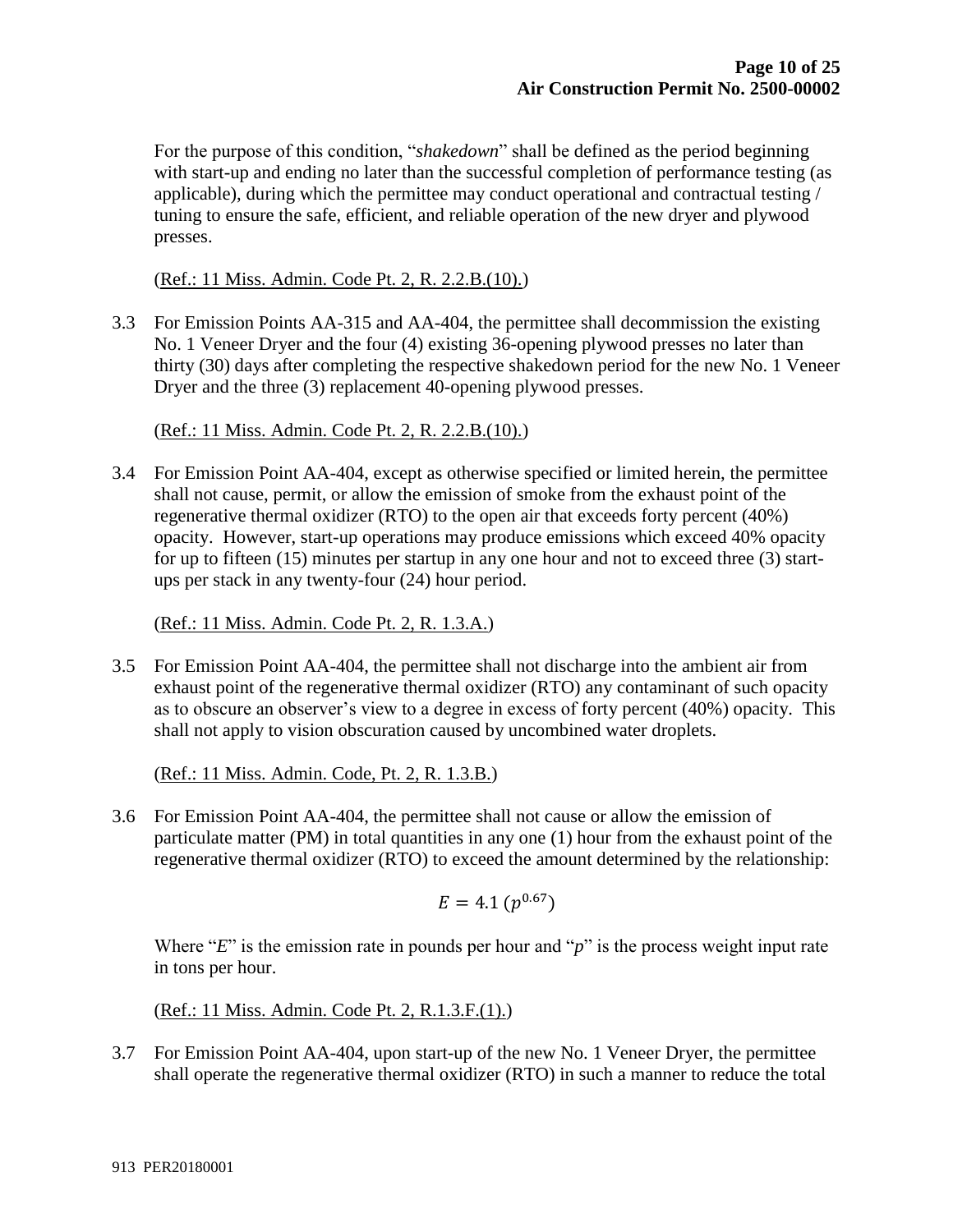hazardous air pollutant (HAP) emissions from the combined veneer dryer heated zones by at least ninety (90) percent [measured as total hydrocarbons (as carbon)].

(Ref.: 40 CFR 63.2233(a)(2) and 40 CFR 63.2240(b) – Table 1B, Item 1; Subpart DDDD)

3.8 For Emission Point AA-404, the permittee shall establish a minimum operational firebox temperature for the regenerative thermal oxidizer (RTO) to comply with the required hazardous air pollutant (HAP) percent reduction specified in Condition 3.7 no later than one hundred eighty (180) days after start-up of the new No. 1 Veneer Dryer.

(Ref.: 11 Miss. Admin. Code Pt. 2, R. 2.2.B.(10).)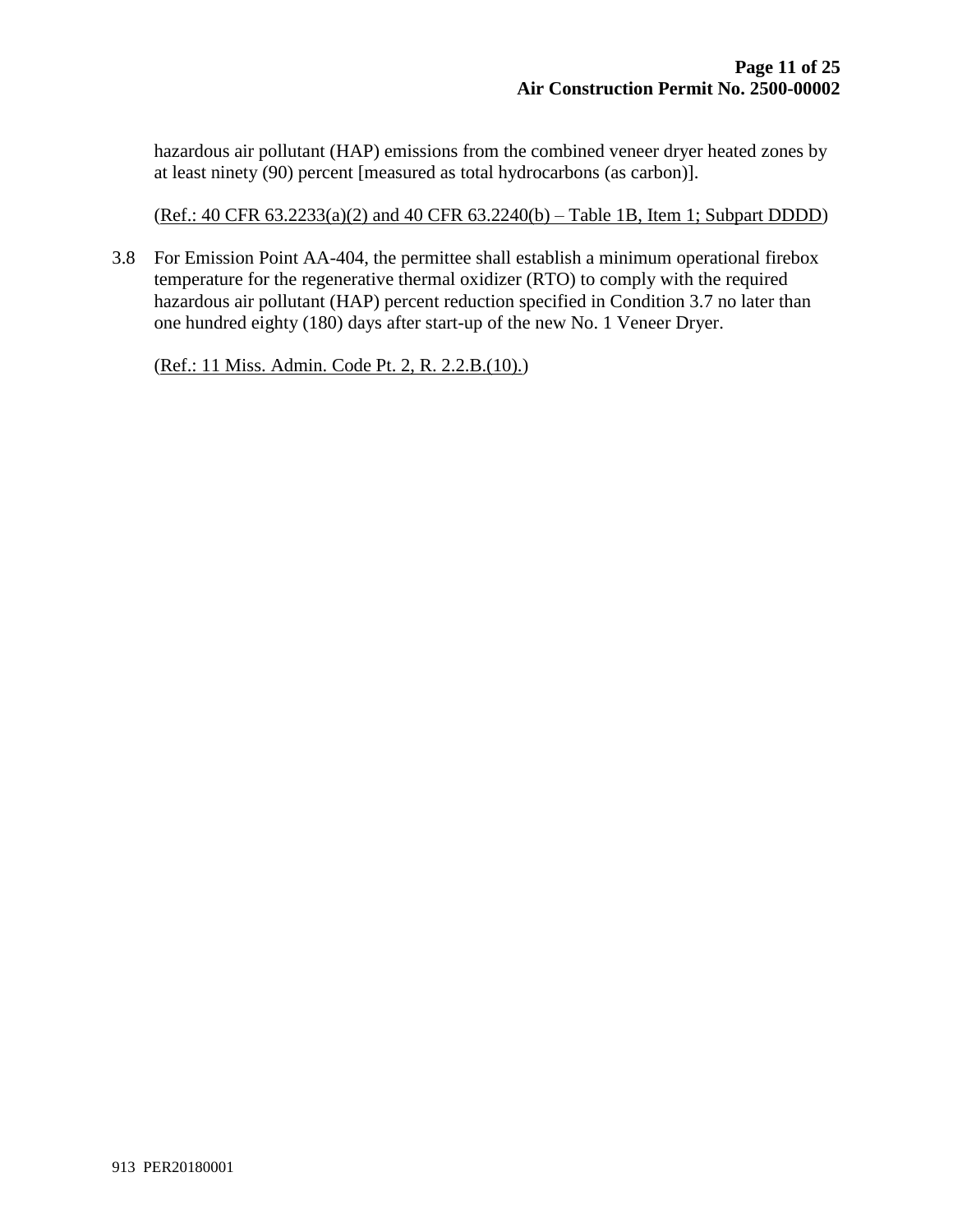| <b>Emission</b><br>Point(s) | <b>Applicable Requirement(s)</b>                                                                                                              | <b>Condition</b><br><b>Number</b> | Pollutant(s) $/$<br>Parameter(s) | <b>Work Practice Standard(s)</b> |
|-----------------------------|-----------------------------------------------------------------------------------------------------------------------------------------------|-----------------------------------|----------------------------------|----------------------------------|
| $AA-000$                    | 40 CFR 63.2250(b); Subpart<br><b>DDDD</b><br>40 CFR Part 63, Subpart $A -$<br><b>General Provisions</b><br>40 CFR $63.6(e)(1)(i)$ ; Subpart A | 4.1                               | HAPs                             | <b>General Duty Clause</b>       |
| $AA-404$                    | 40 CFR 63.2241(a); Subpart<br>$DDDD - Table 3$ , Item 3                                                                                       | 4.2                               |                                  | Minimize Fugitive Emissions      |

## **SECTION 4 WORK PRACTICE STANDARDS**

4.1 For Emission Point AA-000 (Facility-Wide), the permittee shall operate and maintain all emission sources (including associated air pollution control equipment and monitoring equipment) in a manner consistent with safety and good air pollution control practices for minimizing emissions at all times (including periods of start-up, shutdown, and malfunction).

During a period of start-up, shutdown, or malfunction, this general duty to minimize emissions requires that the permittee reduce emissions from an emission source to the greatest extent, which is consistent with safety and good air pollution control practices. However, the general duty to minimize emissions during a period of start-up, shutdown, or malfunction does not require the permittee to achieve emission levels that would be required by the applicable standard at other times if this is not consistent with safety and good air pollution control practices, nor does it require the permittee to make any further efforts to reduce emissions if levels required by the applicable standard have been achieved.

Determination of whether such operation and maintenance procedures are being used will be based on information available to the MDEQ that may include (but not limited to) monitoring results, review of operation and maintenance procedures (including the "*Startup, Shutdown, and Malfunction Plan*" (SSMP) required in Condition 5.2), review of operation and maintenance records, and inspection of the emission source.

(Ref.: 40 CFR 63.2250(b); Subpart DDDD and 40 CFR 63.6(e)(1)(i); Subpart A)

4.2 For Emission Point AA-404, the permittee shall minimize fugitive emissions from all veneer dryer doors (through proper maintenance procedures) as well as the green end of each veneer dryer (through proper balancing of the heated zone exhausts).

(Ref.: 40 CFR 63.2241(a); Subpart DDDD – Table 3, Item 3)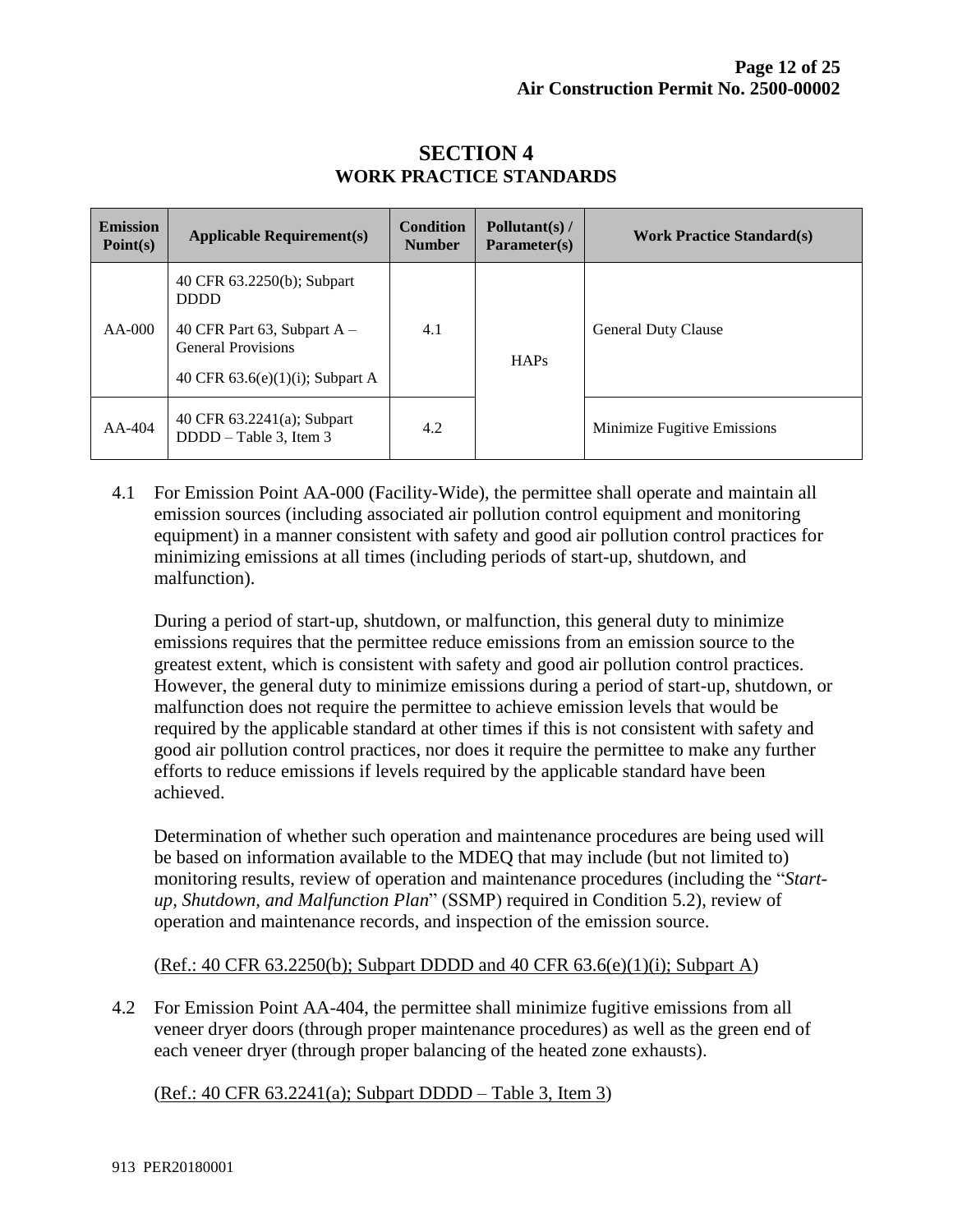| <b>Emission</b><br>Point(s) | <b>Applicable Requirement(s)</b>                                                                                                                      | <b>Condition</b><br><b>Number</b> | Pollutant(s) /<br>Parameter(s)                | <b>Monitoring / Recordkeeping</b><br>Requirement(s)                                         |
|-----------------------------|-------------------------------------------------------------------------------------------------------------------------------------------------------|-----------------------------------|-----------------------------------------------|---------------------------------------------------------------------------------------------|
| AA-000                      | 11 Miss. Admin. Code, Pt.<br>2, R. $6.3.A.(3)(b)(2)$ .                                                                                                | 5.1                               | Recordkeeping                                 | Maintain Records for a Minimum of Five<br>$(5)$ Years                                       |
|                             | 40 CFR Part 52, Subpart A -<br><b>General Provisions</b><br>40 CFR 52.21(r)(6)(iii);<br>Subpart A                                                     | 5.2                               | $PM_{10}$<br>PM <sub>2.5</sub><br><b>VOCs</b> | Calculate and Maintain Project-Related<br><b>Emissions Increases</b>                        |
| AA-404                      | 40 CFR 63.2250(c); Subpart<br><b>DDDD</b><br>40 CFR Part 63, Subpart A -<br><b>General Provisions</b><br>40 CFR 63.6(e)(3); Subpart<br>A              | 5.3                               | <b>HAPs</b>                                   | Update the Start-Up, Shutdown &<br><b>Malfunction Plan</b>                                  |
|                             | 40 CFR 63.2282(a)(2);<br><b>Subpart DDDD</b>                                                                                                          | 5.4                               |                                               | Maintain Records Related to Periods of<br>Start-Up, Shutdown, & Malfunction                 |
|                             | 40 CFR $63.2262(a-e)$ , (g),<br>$(h)$ , $(k)$ and 40 CFR<br>$63.2282(a)(4)$ ; Subpart<br><b>DDDD</b><br>11 Miss. Admin. Code Pt. 2,<br>R. 2.2.B.(10). | 5.5                               | <b>HAPs</b><br>Firebox<br>Temperature         | Conduct a Performance Test<br>Determine a Minimum Firebox<br>Temperature for the RTO        |
|                             | 40 CFR 63.2269(a) and (b);<br><b>Subpart DDDD</b>                                                                                                     | 5.6                               | Firebox                                       | Operate and Maintain Temperature<br><b>Monitoring System</b>                                |
|                             | 40 CFR $63.2270(a-d)$ and<br>(f); Subpart DDDD                                                                                                        | 5.7                               | Temperature                                   | Continuously Monitor and Maintain<br>Firebox Temperature Data (3-Hour Block<br>Average)     |
|                             | 40 CFR 63.2265; Subpart<br><b>DDDD</b>                                                                                                                | 5.8                               |                                               | Update the Plan for Minimizing Fugitive<br>Emissions                                        |
|                             | 40 CFR 63.2282(a)(3);<br><b>Subpart DDDD</b>                                                                                                          | 5.9                               | <b>HAPs</b>                                   | Maintain Records Related to the<br>Approved Routine Control Device<br>Maintenance Exemption |

## **SECTION 5 MONITORING AND RECORDKEEPING REQUIREMENTS**

5.1 Except as otherwise specified or limited herein, the permittee shall retain all required records, monitoring data, supporting information, and reports for a period of at least five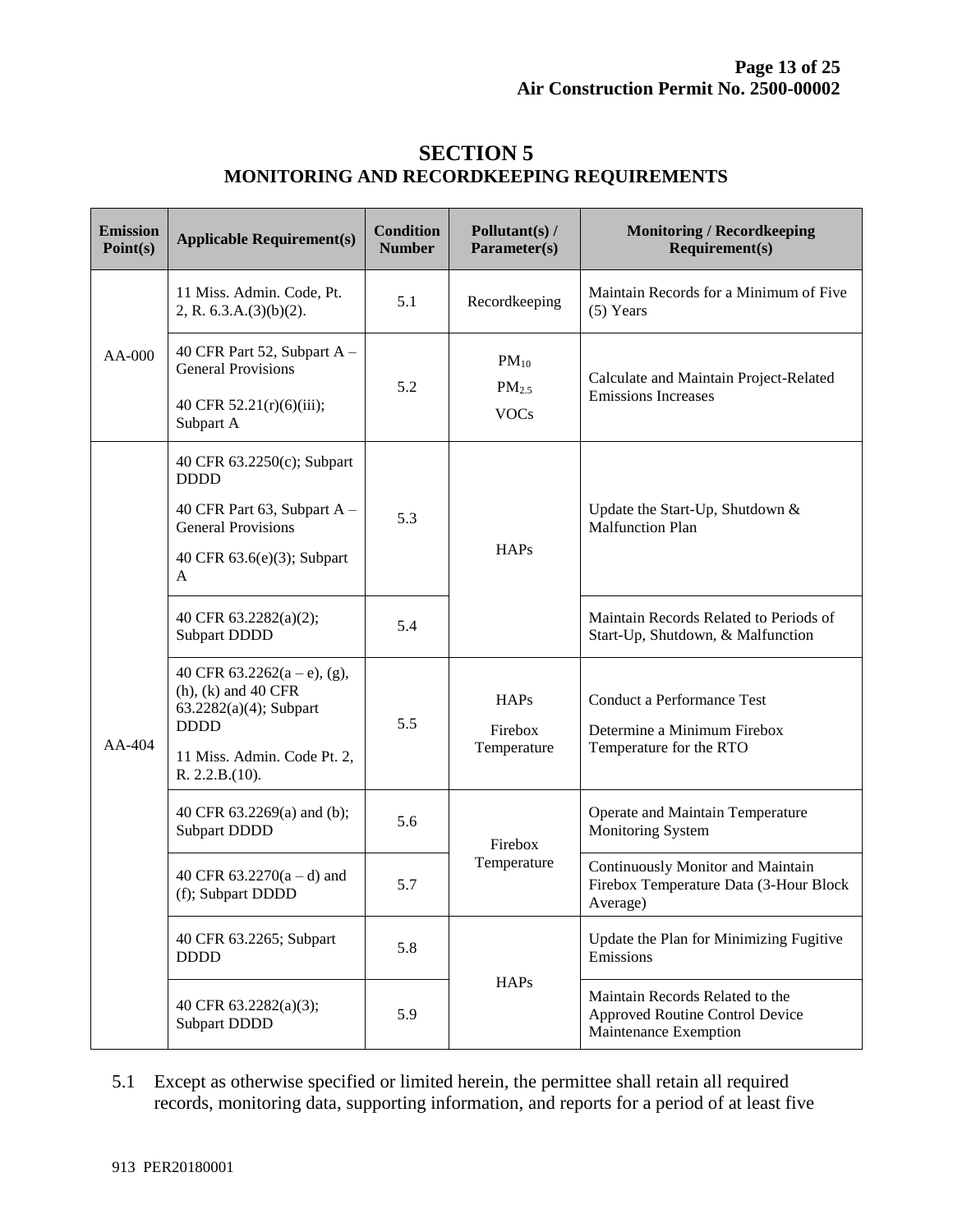(5) years from the date of the monitoring sample, measurement, report, or application. Supporting information includes all calibration and maintenance records, all original stripchart recordings or other data from continuous monitoring instrumentation, and copies of all reports required by this permit. Copies of such records shall be submitted to the MDEQ as required by "Applicable Rules and Regulations" or this permit upon request.

(Ref.: 11 Miss. Admin. Code, Pt. 2, R. 6.3.A.(3)(b)(2).)

5.2 For Emission Point AA-000 (Facility-Wide), the permittee shall monitor the emission of particulate matter less than 10 microns ( $\mu$ m) in diameter ( $PM_{10}$ ), particulate matter less than 2.5  $\mu$ m (PM<sub>2.5</sub>), and volatile organic compounds (VOCs) that could increase as a result of the construction project proposed in the permit application received on September 20, 2018.

The permittee shall calculate and record the respective pollutant emissions in tons per year (tpy) on a 12-month calendar year basis for a duration of five (5) years following the resumption of regular operations after the permitted modifications in accordance with 40 CFR  $52.21(r)(6)(i)(c)$ ; Subpart A.

#### (Ref.: 40 CFR 52.21(r)(6)(iii); Subpart A)

5.3 For Emission Point AA-404, the permittee shall update and maintain on-site the "*Start-Up, Shutdown, and Malfunction Plan*" (SSMP) that describes, in detail, procedures for operating and maintaining the applicable emissions equipment during periods of start-up, shutdown, and malfunction, and a program of corrective action(s) for any malfunctioning equipment (i.e. air pollution control equipment, monitoring equipment, and/or process equipment) used to comply with 40 CFR Part 63, Subpart DDDD.

The purpose of the SSMP is to ensure the following actions:

- (a) At all times, the permittee operates and maintains the affected source (including all associated air pollution control and monitoring equipment) in a manner which satisfies the general duty to minimize emissions established in Condition 4.1;
- (b) The permittee is prepared to correct malfunctions as soon as practicable after their occurrence in order to minimize excess emissions of hazardous air pollutants (HAPs); and
- (c) Reduce the reporting burden associated with periods of start-up, shutdown, and malfunction (including corrective action taken to restore malfunctioning process and air pollution control equipment to its normal or usual manner of operation).

## (Ref.: 40 CFR  $63.2250(c)$ ; Subpart DDDD and 40 CFR  $63.6(e)(3)$ ; Subpart A)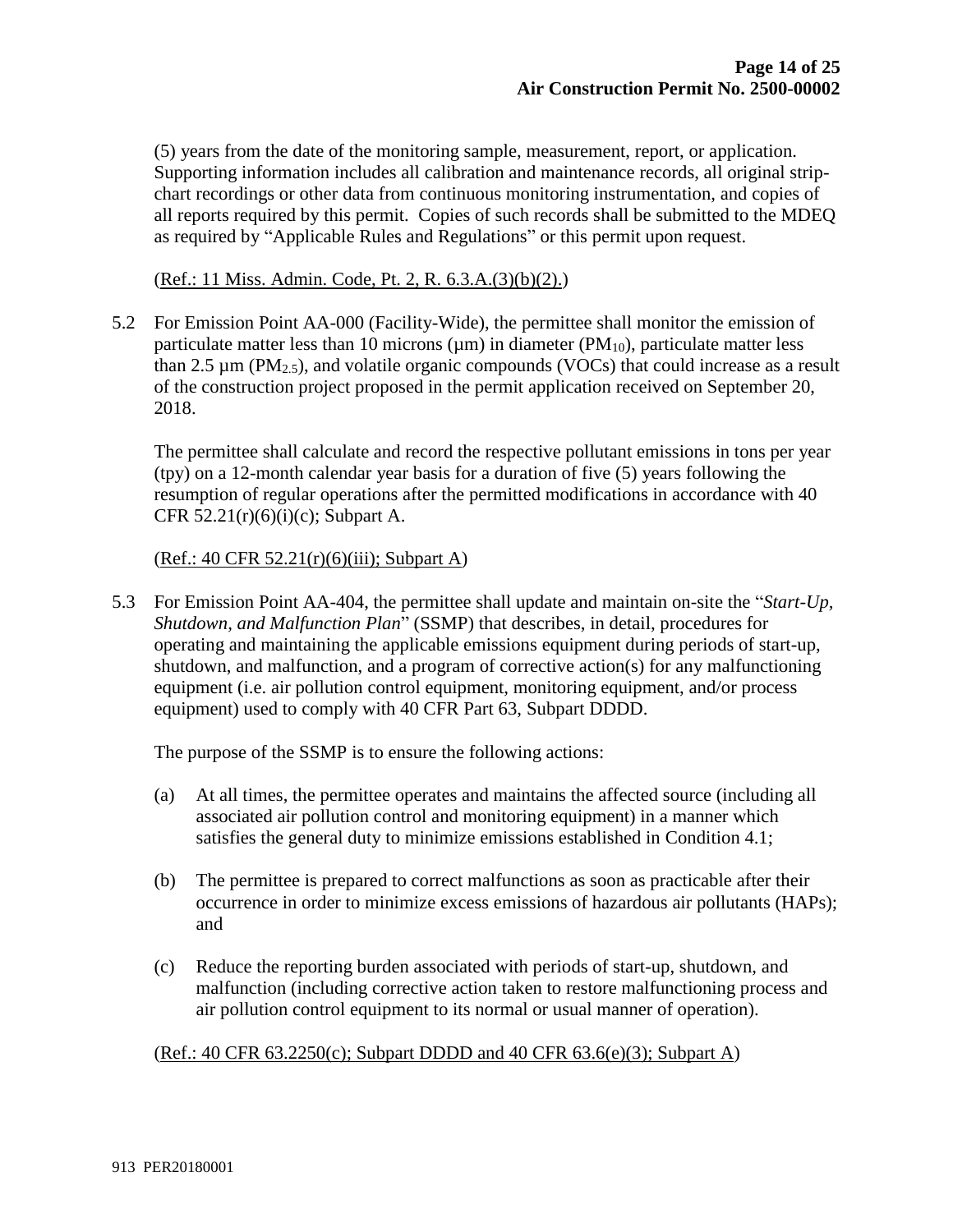5.4 For Emission Point AA-404, the permittee shall maintain all records pertaining to information specified in 40 CFR  $63.6(e)(3)(iii - v)$  for periods of start-up, shutdown, and malfunction.

#### (Ref.: 40 CFR 63.2282(a)(2); Subpart DDDD)

5.5 For Emission Point AA-404, upon completion of the shakedown period for the new No. 1 Veneer Dryer, the permittee shall determine a minimum operational firebox temperature in order for the regenerative thermal oxidizer (RTO) to comply with the hazardous air pollutant (HAP) reduction efficiency requirement specified in Condition 3.7 by conducting a performance test in accordance with the following provisions:

#### (a) PERFORMANCE TEST REQUIREMENTS:

(1) *Periods when performance tests must be conducted*: The permittee shall conduct the performance test only under representative operating conditions.

For the purpose of this section, "*representative operating conditions*" shall be defined as operation of the combined veneer dryers under conditions / rates that will be typical in the future.

- (2) *Number of test runs:* The permittee shall conduct three separate test runs for the performance test in accordance with 40 CFR 63.7(e)(3); Subpart A. Each test run shall last at least one (1) hour.
- (3) L*ocation of sampling sites*: Sampling sites must be located at the inlet and outlet of the RTO and prior to any releases to the atmosphere.
- (4) *Collection of monitoring data*: The permittee shall collect operating parameter monitoring system or continuous emissions monitoring system (CEMS) data at least every fifteen (15) minutes during the entire performance test to determine the minimum operating chamber temperature for the RTO.
- (5) *Non-detect data*: All non-detect data shall be treated as one-half of the method detection limit when determining a total hydrocarbon (THC) emission rate. However, the permittee may subtract methane emission data from any THC (as carbon) measurement.

For the purpose of this section, "*non-detect data*" shall be defined as any value this below the applicable method detection limit.

(6) *Calculation of percent reduction across the RTO*: When determining the reduction efficiency for the RTO during a performance test, the permittee shall calculate the percent reduction using Equation 1: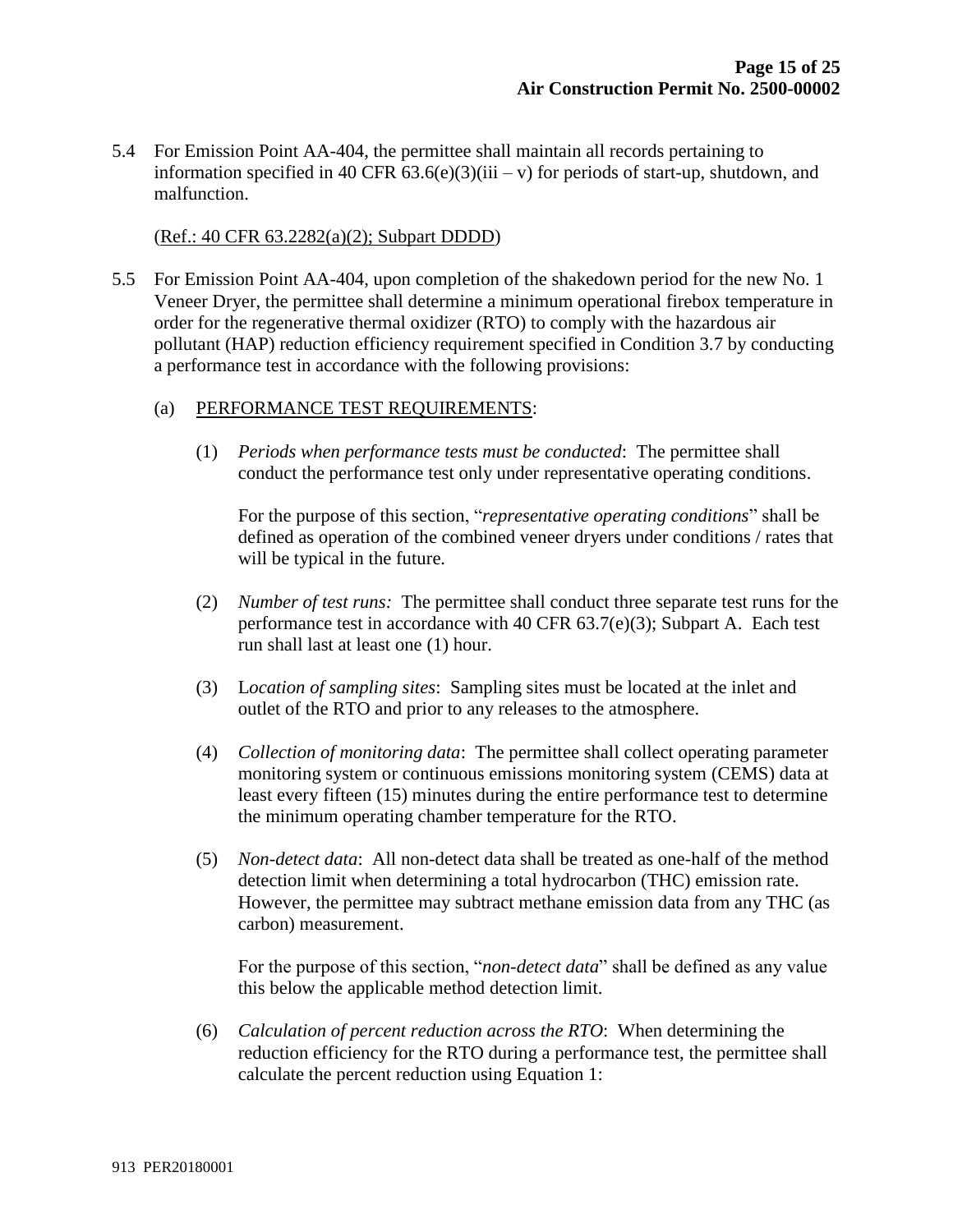$$
PR = CE\left(\frac{ER_{IN} - ER_{OUT}}{ER_{IN}}\right) \qquad \qquad \textbf{(Equation 1)}
$$

Where:

*PR* = Percent reduction, percent;

*CE* = Capture efficiency, percent;

- $ER<sub>in</sub>$  = Emission rate of THC in the inlet vent stream of the RTO, pounds per hour;
- *ERout* = Emission rate of THC in the outlet vent stream of the RTO, pounds per hour.
- (7) The following EPA Methods shall be utilized to conduct the specified procedures of the performance stack test (as appropriate):
	- (i) *Select the sampling port's location and the number of traverse ports* Method 1 or 1A in Appendix A of 40 CFR Part 60;
	- (ii) *Determine the velocity and volumetric flow-rate of the stack gas* Method 2A, 2C, 2D, 2F, or 2G in Appendix A of 40 CFR Part 60;
	- (iii) *Conduct the gas molecular weight analysis* Method 3, 3A, or 3B in Appendix A of 40 CFR Part 60;
	- (iv) *Measure the moisture content of the stack gas* Method 4 in Appendix A of 40 CFR Part 60; or Method 320 in Appendix A of 40 CFR Part 63; or ASTM D6348-03;
	- (v) *Measure the emissions of total hazardous air pollutants (HAPs) as total hydrocarbon (THC)* – Method 25A in Appendix A of 40 CFR Part 60;

The permittee may measure methane emissions using Method 18 in appendix A of 40 CFR part 60 and subtract the methane emissions from the total HAP emissions (as THC).

#### (b) DETERMINATION OF OPERATING TEMPERATURE REQUIREMENTS:

(1) During a performance test, the permittee shall continuously monitor the firebox temperature during each of the required 1-hour test runs. However, the permittee may measure the temperature in multiple locations (e.g. one location per burner) in the combustion chamber and calculate the average of the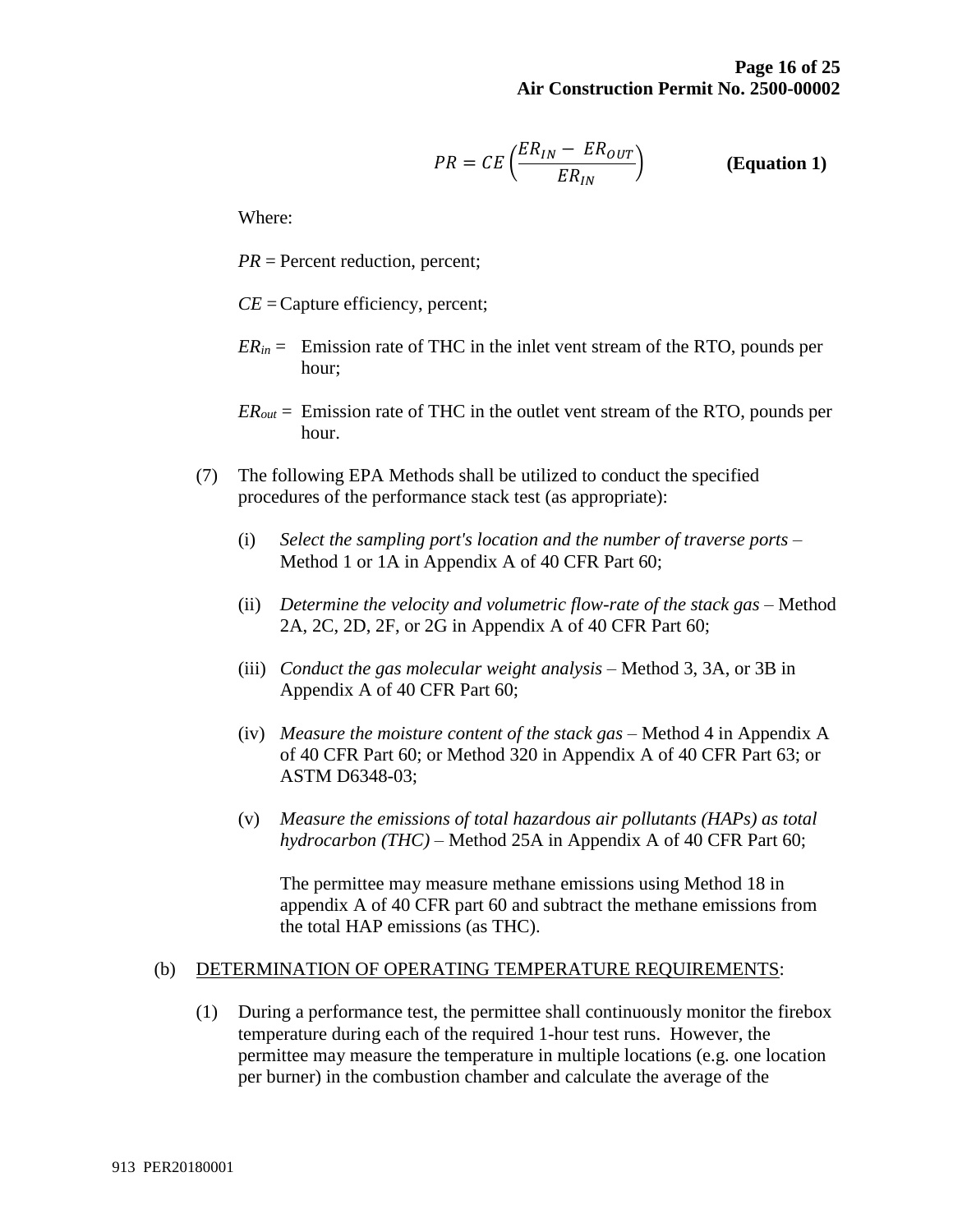temperature measurements prior to reducing the temperature data to 15-minute averages for purposes of establishing the minimum firebox temperature.

The minimum firebox temperature shall then be established as the average of the three (3) minimum 15-minute firebox temperatures monitored during the 3 test runs. Multiple three-run performance tests may be conducted to establish a range of parameter values under different operating conditions.

- (2) The permittee may establish a different minimum firebox temperature for the thermal oxidizer by conducting a repeat performance test that demonstrates compliance with the reduction efficiency requirement referenced in Condition 3.2 (in accordance with the requirements outlined in Parts (a) and  $(b)(1)$  of this condition).
- (c) The permittee shall conduct the performance testing no later than one hundred eighty (180) days after start-up of the new No. 1 Veneer Dryer.
- (d) The permittee shall maintain the results of any conducted performance test on-site.

(Ref.: 40 CFR  $63.2262(a-e)$ , (g), (h), (k) and 40 CFR  $63.2282(a)(4)$ ; Subpart DDDD) (Ref.: 11 Miss. Admin. Code Pt. 2, R. 2.2.B.(10).)

- 5.6 For Emission Point AA-404, upon establishing a minimum firebox temperature that demonstrates compliance with Condition 3.2, the permittee shall operate and maintain the temperature monitoring system in accordance to the following provisions:
	- (a) The monitoring system shall be capable of completing a minimum one cycle of operation (i.e. sampling, analyzing, and recording) for each successive 15-minute period;
	- (b) The permittee shall maintain the equipment for the temperature monitoring system including (but not limited to) the parts necessary for routine repairs;
	- (c) The permittee shall record and maintain the results of each inspection, calibration, and validation check;
	- (d) The permittee shall utilize a sensor with a minimum accuracy of 4ºF or 0.75 percent of the minimum required firebox temperature (whichever is larger);
	- (e) If a chart recorder is utilized to maintain monitoring data, it shall have a sensitivity with minor divisions not more than 20°F;
	- (f) The permittee shall perform an electronic calibration at least semiannually according to the procedures noted by the manufacturer's specifications. Following the electronic calibration, the permittee shall conduct a temperature sensor validation check, in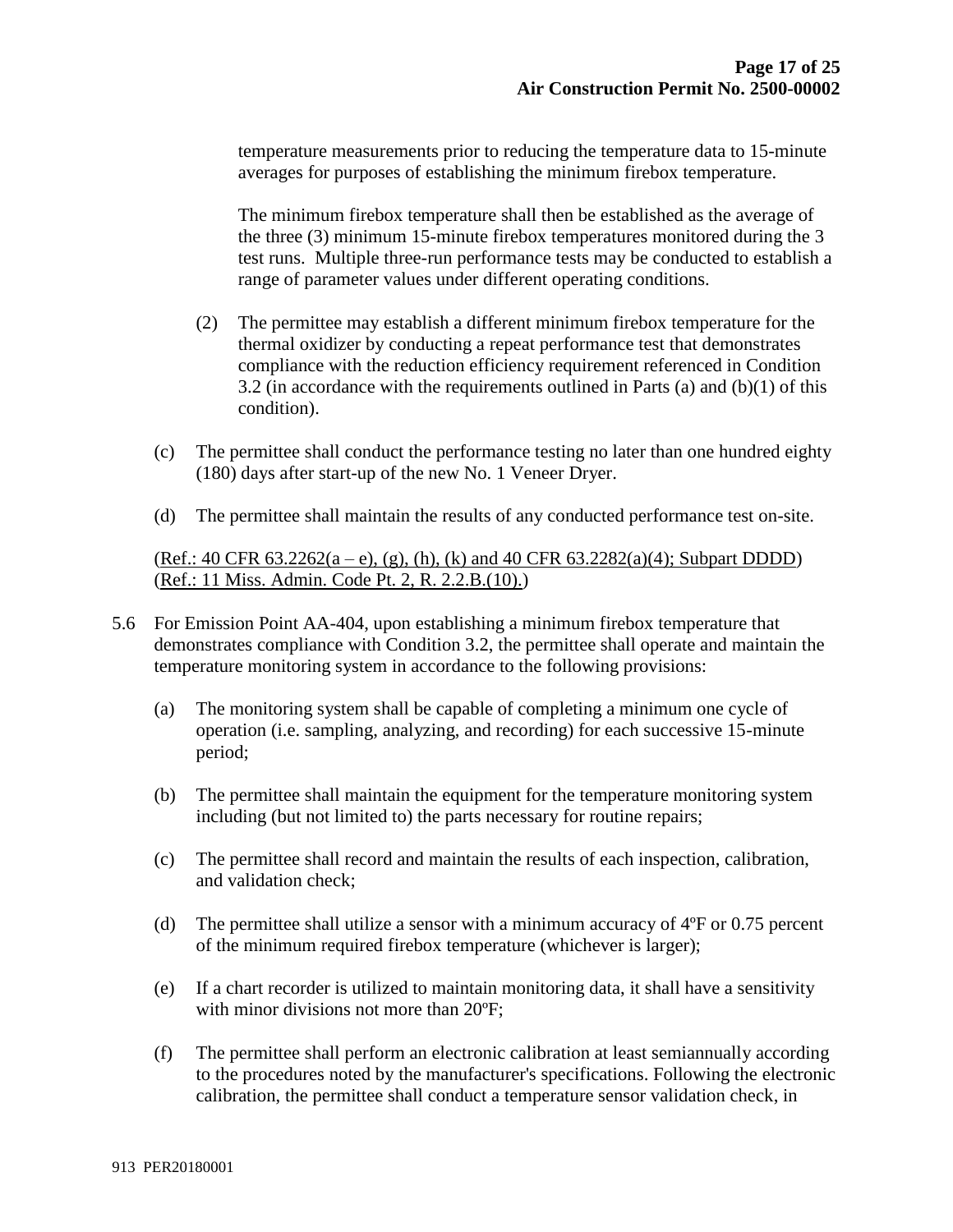which a second or redundant temperature sensor placed nearby the process temperature sensor must yield a reading within 30°F of the process temperature sensor's reading.

- (g) The permittee shall conduct calibration and validation checks any time the noted sensor exceeds the manufacturer's specified maximum operating temperature range or install a new temperature sensor.
- (h) The permittee shall inspect all components for integrity and all electrical connections for continuity, oxidation, and galvanic corrosions at least quarterly.

## (Ref.: 40 CFR 63.2269(a) and (b); Subpart DDDD)

5.7 For Emission Point AA-404, the permittee shall continuously monitor and maintain firebox temperature data during veneer dryer operations based on a 3-hour block average. The average shall be calculated after every 3 hours of veneer dryer operation as the average of the evenly spaced recorded temperature readings in the previous 3 operating hours.

For purposes of calculating data averages, the permittee shall have at least 75 percent of the required temperature readings during all periods, except the following:

(a) Monitored malfunctions, associated repairs, out-of-control periods, and required quality assurance / control activities [including (as applicable) calibration checks and required zero / span adjustments];

For the purpose of this section, a "*monitoring malfunction*" is any sudden, infrequent, not reasonably preventable failure of the temperature monitoring system to provide valid data. Monitoring failures that are caused in part by poor maintenance or careless operation are not malfunctions. Any period for which the monitoring system is out-of-control and data are not available for required calculations constitutes a deviation from the monitoring requirements.

- (b) Periods of start-up, shutdown, and malfunction;
- (c) Periods of control device downtime covered in the approved routine control device maintenance exemption.

#### $(Ref.: 40 CFR 63.2270(a-d) and (f); Subpart DDDD)$

5.8 For Emission Point AA-404, upon certifying completion of construction, the permittee shall update the plan that details the minimization of fugitive emissions from the heated zones of all veneer dryers.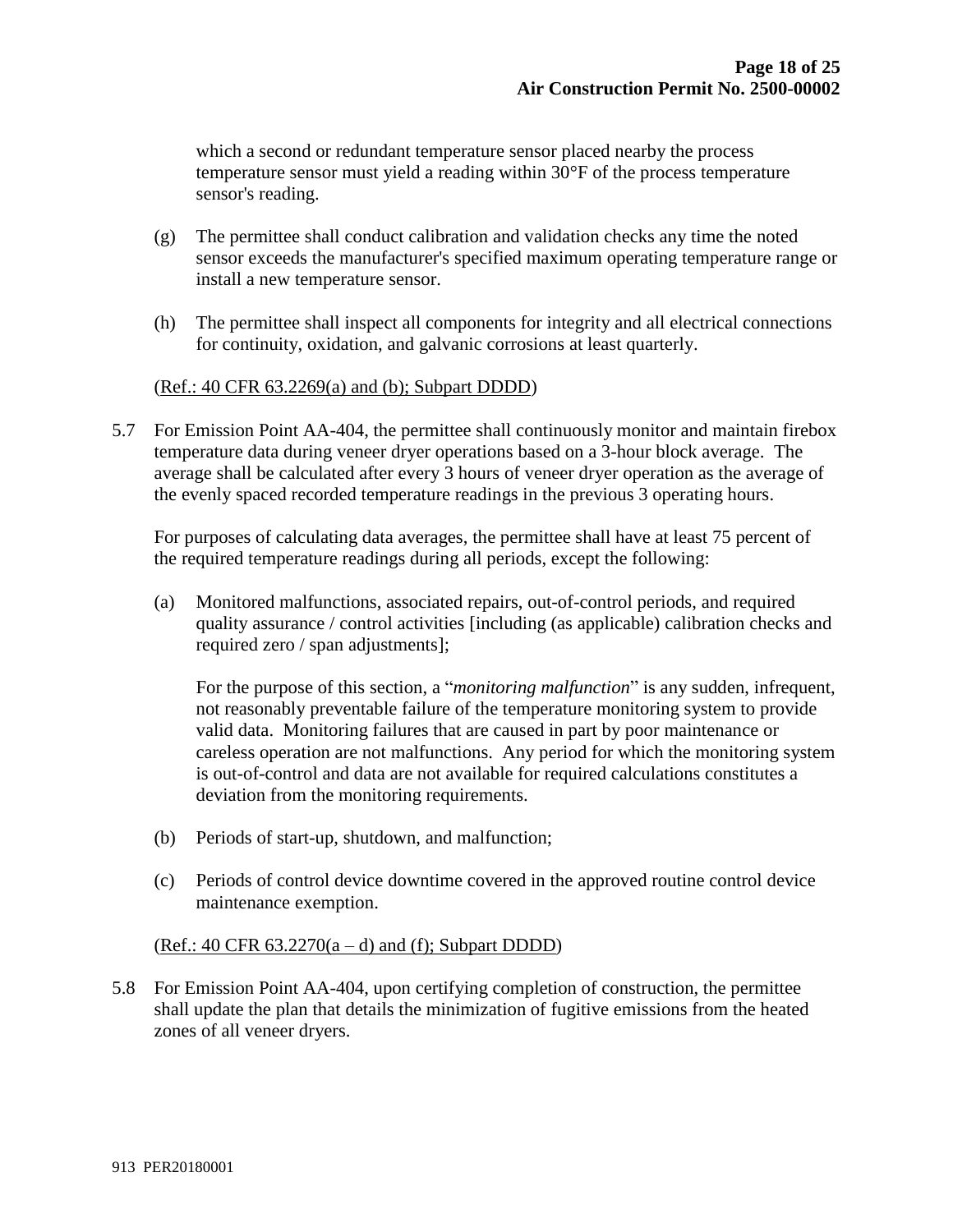During the period in which the MDEQ reviews the plan for approval (as required by Condition 6.8), the permittee shall institute best management practices to minimize fugitive emissions from the heated zones of all veneer dryers to the greatest extent practical.

(Ref.: 40 CFR 63.2265; Subpart DDDD)

5.9 For Emission Point AA-404, the permittee shall maintain all required information that comprise the approved routine control device maintenance exemption request.

(Ref.: 40 CFR 63.2282(a)(3); Subpart DDDD)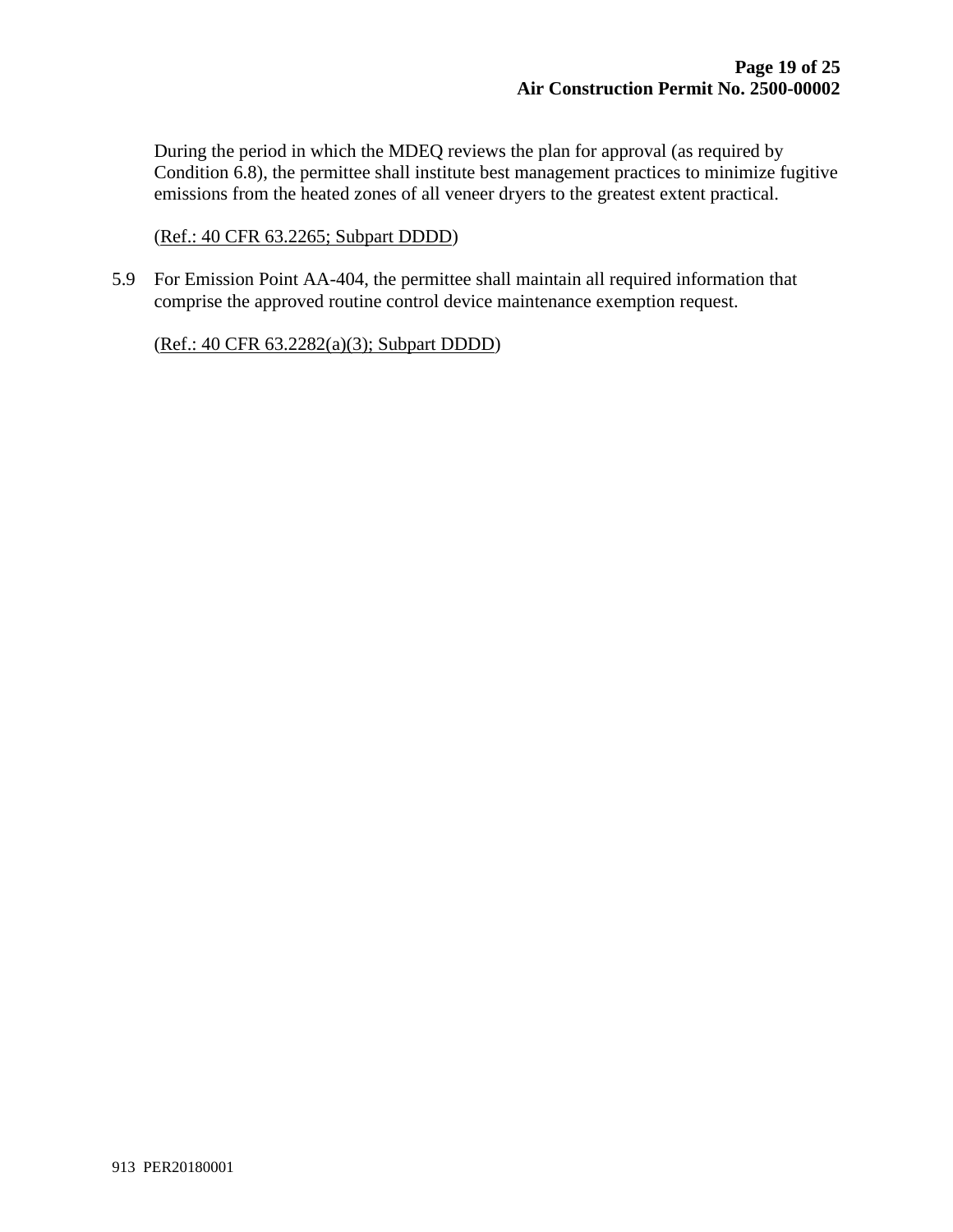| <b>Emission</b><br>Point(s) | <b>Applicable Requirement(s)</b>                                                                            | <b>Condition</b><br><b>Number</b> | <b>Reporting Requirement(s)</b>                                                              |  |
|-----------------------------|-------------------------------------------------------------------------------------------------------------|-----------------------------------|----------------------------------------------------------------------------------------------|--|
| $AA-000$                    | 11 Miss. Admin. Code Pt. 2, R.<br>2.2.B.(11).                                                               | 6.1                               | Submitted Documents Certified by a Responsible<br>Official or Duly Authorized Representative |  |
|                             | 40 CFR 52.21(r)(6)(v); Subpart<br>A                                                                         | 6.2                               | <b>Submit Calculated Annual Emissions</b>                                                    |  |
| AA-315<br>AA-404            | 11 Miss. Admin. Code Pt. 2, R.<br>2.9.                                                                      | 6.3                               | Submit Notification of Initial Start-Up for New Process<br>Units                             |  |
|                             |                                                                                                             | 6.4                               | Submit Notification of Shakedown Period Completion                                           |  |
|                             |                                                                                                             | 6.5                               | Submit Notification of Completed Decommission<br>Activities for Existing Process Units       |  |
| AA-404                      | 40 CFR 63.2280(c); Subpart<br><b>DDDD</b><br>11 Miss. Admin. Code Pt. 2, R.<br>2.2.B.(11).                  | 6.6                               | Submit Notification of Intent for Performance Testing                                        |  |
|                             | 11 Miss. Admin. Code Pt. 2, R.<br>2.2.B.(11).<br>40 CFR 63.7(g) and 40 CFR<br>63.9(h) $(1 – 6)$ ; Subpart A | 6.7                               | <b>Submit Performance Test Results</b>                                                       |  |
|                             | 40 CFR 63.2265; Subpart DDDD<br>11 Miss. Admin. Code Pt. 2, R.<br>2.9.                                      | 6.8                               | Submit Plan for Minimizing Fugitive Emissions from<br>All Veneer Dryer Heated Zones          |  |
|                             | 40 CFR 63.2281(b) and (c);<br><b>Subpart DDDD</b>                                                           | 6.9                               | Submit Semi-Annual Compliance Report                                                         |  |
|                             | 40 CFR 63.2281(e); Subpart<br><b>DDDD</b>                                                                   | 6.10                              | Submit Semi-Annual Temperature Monitoring System<br><b>Deviation Report</b>                  |  |

## **SECTION 6 REPORTING REQUIREMENTS**

6.1 Any document required by this permit to be submitted to the MDEQ shall contain a certification signed by a responsible official or duly authorized representative stating that, based on information and belief formed after reasonable inquiry, the statements and information in the document are true, accurate and complete.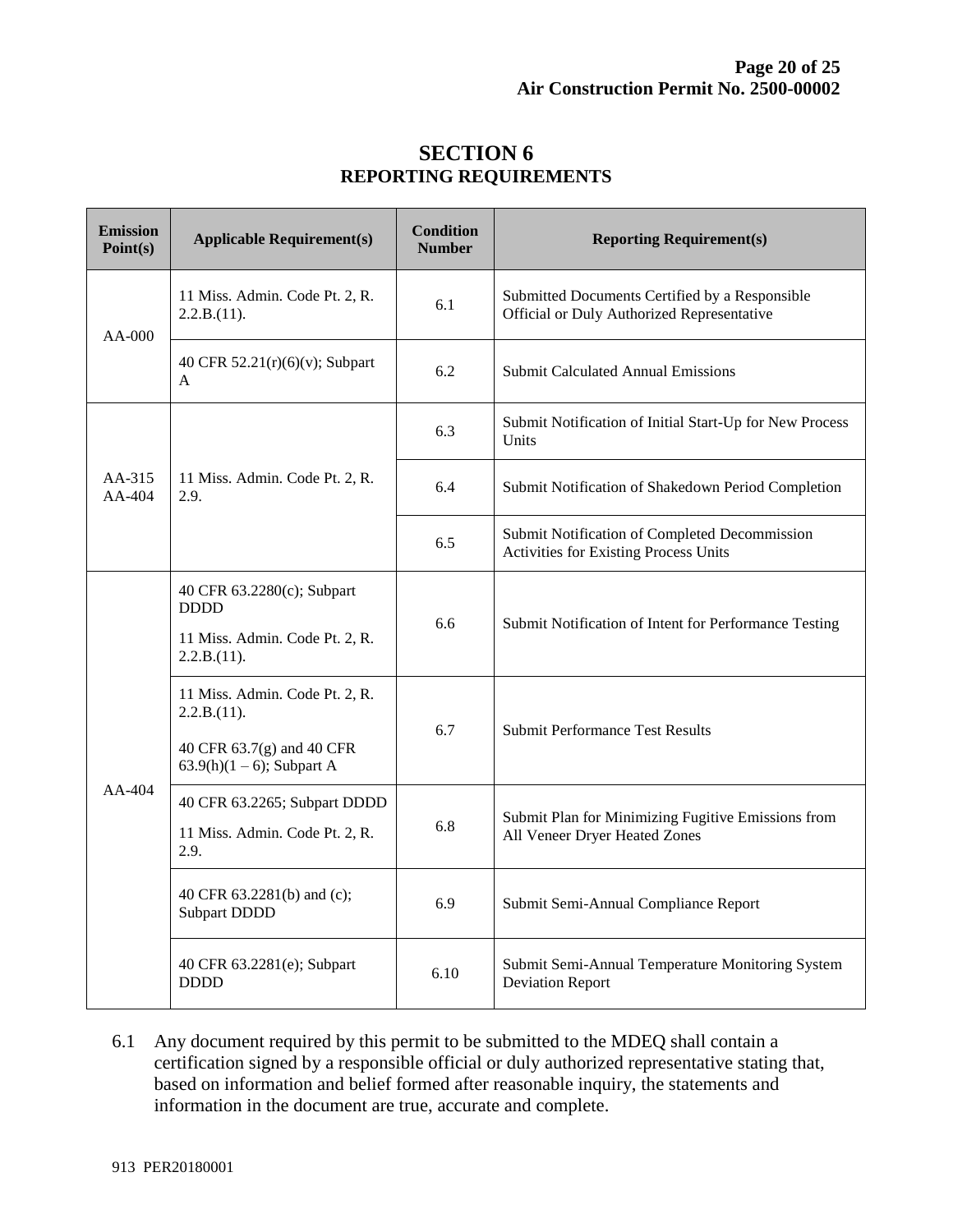(Ref.: 11 Miss. Admin. Code Pt. 2, R. 2.2.B.(11).)

- 6.2 For Emission Point AA-000 (Facility-Wide), the permittee shall submit a report to the MDEQ no later than March  $1<sup>st</sup>$  (or February 29<sup>th</sup> when applicable) of each year for the preceding 12-month calendar year if the calculated annual emissions specified in Condition 5.4 meet the following criteria:
	- (a) Exceed the baseline actual emissions documented in the pre-construction Prevention of Significant Deterioration (PSD) major modification applicability test by a "*significant*" [as defined by 40 CFR 52.21(b)(23); Subpart A] amount for the pollutants referenced in Condition 5.4; and
	- (b) Differ from the established pre-construction projected emissions presented in the permit application received on September 20, 2018.

The required report shall contain the following information:

- (c) The name, address, and telephone number of the facility;
- (d) The calculated annual emissions as specified in Condition 5.4; and
- (e) Any other information that the permittee wishes to include in the report (e.g. an explanation as to why the emissions differ from the established pre-construction projections);

 $(Ref.: 40 CFR 52.21(r)(6)(v); Subpart A)$ 

6.3 For Emission Points AA-315 and AA-404, the permittee shall notify the MDEQ in writing of start-up for the new No. 1 Veneer Dryer and the three (3) replacement 40-opening plywood presses no later than ten (10) days after the respective start-up date.

(Ref.: 11 Miss. Admin. Code Pt. 2, R. 2.9.)

6.4 For Emission Points AA-315 and AA-404, the permittee shall notify the MDEQ in writing of the completion of the shakedown period for the referenced process units no later than ten (10) days after the respective period ends.

(Ref.: 11 Miss. Admin. Code Pt. 2, R. 2.9.)

6.5 For Emission Points AA-315 and AA-404, the permittee shall notify the MDEQ in writing on the completed decommission of the four (4) existing 36-opening plywood presses and the existing No.1 Veneer Dryer no later than ten (10) days after the respective completion date.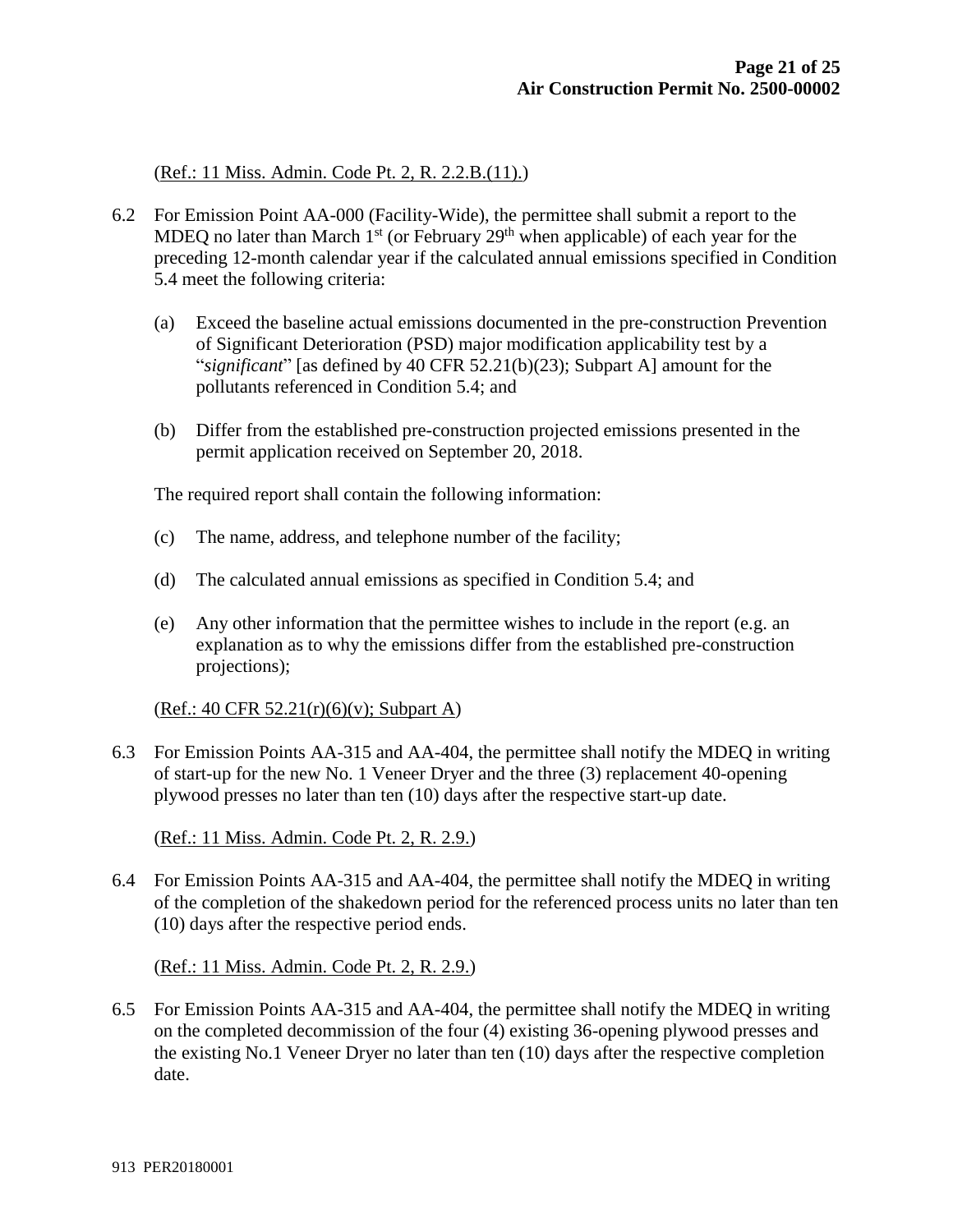(Ref.: 11 Miss. Admin. Code Pt. 2, R. 2.9.)

6.6 For Emission Point AA-404, the permittee shall submit a Notification of Intent that details all testing protocol to be applied during an impending performance test at least sixty (60) days before the event is scheduled to begin. Additionally, the permittee shall notify the MDEQ in writing no later than ten (10) days prior to the intended event date so that a representative from the MDEQ may be afforded the opportunity to observe a performance test.

(Ref.: 40 CFR 63.2280(c); Subpart DDDD and 11 Miss. Admin. Code Pt. 2, R. 2.2.B.(11).)

6.7 For Emission Point AA-404, the permittee shall submit the results of any conducted performance test to the MDEQ no later than sixty (60) days after completing the testing event.

(Ref.: 11 Miss. Admin. Code Pt. 2, R. 2.2.B.(11).) (Ref.: 40 CFR 63.7(g) and 40 CFR 63.9(h)(1 – 6); Subpart A)

6.8 For Emission Point AA-404, the permittee shall submit the updated plan that addresses the minimization of fugitive emissions from the heated zones of all veneer dryers for review and approval by the MDEQ no later than sixty (60) days after certifying completion of construction.

(Ref.: 40 CFR 63.2265; Subpart DDDD and 11 Miss. Admin. Code Pt. 2, R. 2.9.)

6.9 For Emission Point AA-404, upon start-up of the No. 1 Veneer Dryer, the permittee shall submit a compliance report that encompasses an operational period of at least six (6) months (but does not exceed twelve  $(12)$  months) and ends on either June  $30<sup>th</sup>$  or December  $31<sup>st</sup>$  no later than July  $31<sup>st</sup>$  (for a compliance period ending on June  $30<sup>th</sup>$ ) or January  $31<sup>st</sup>$  (for a compliance period ending December  $31<sup>st</sup>$ ). Thereafter, the permittee shall subsequent semi-annual compliance reports no later than January  $31<sup>st</sup>$  and July  $31<sup>st</sup>$  of each calendar year for the previous six-month period.

Any required compliance report shall contain the following information:

- (a) The company name and address;
- (b) A statement by a responsible official with that official's name, title, and signature, certifying the truth, accuracy, and completeness of the content of the report;
- (c) A date for the specified report and the beginning / ending dates of the reporting period;
- (d) The information specified in 40 CFR  $(3.10(d)(5)(i))$ ; Subpart A if a period of start-up, shutdown, or malfunction occurred during the reporting period and the permittee took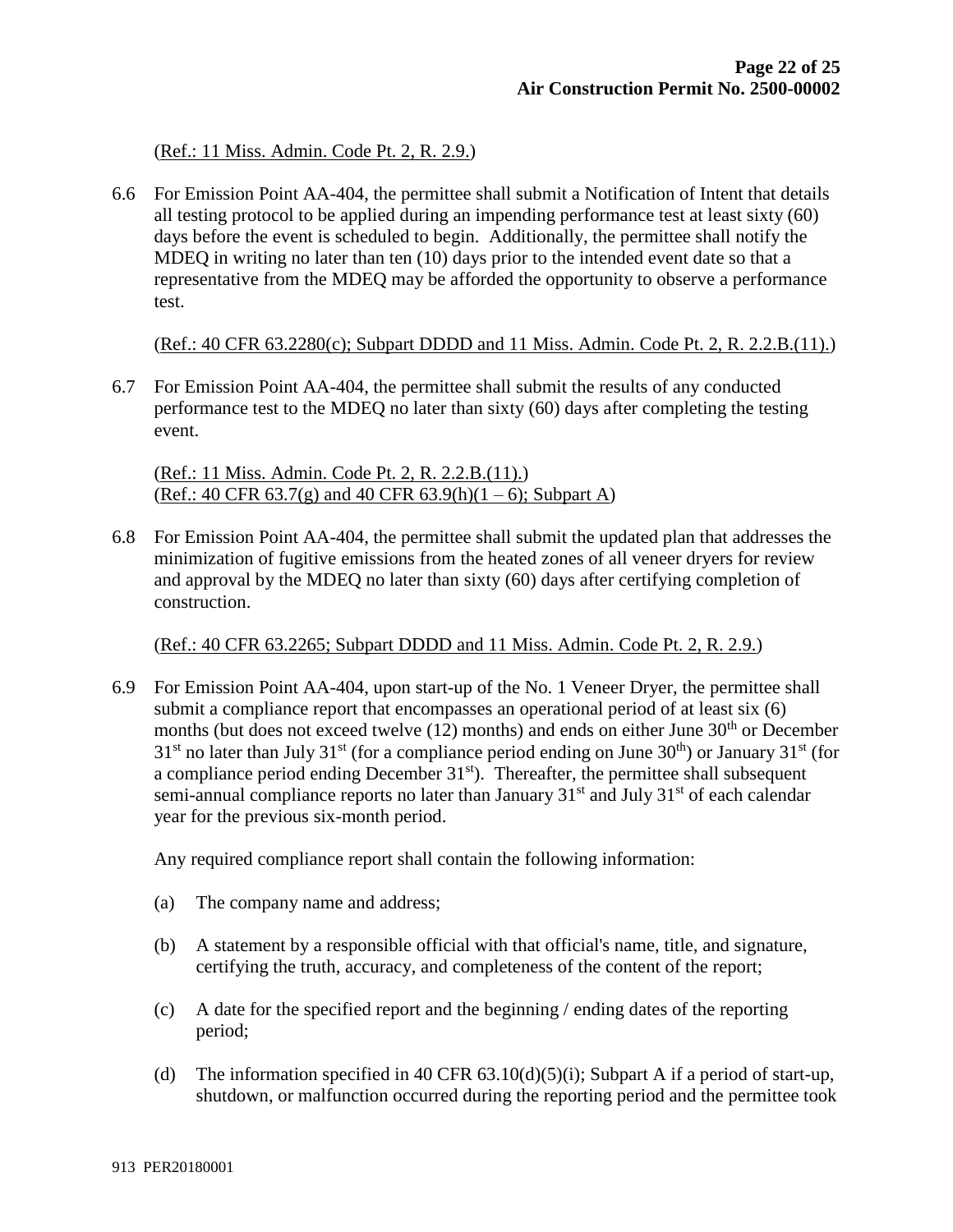actions consistent with the "*Start-Up, Shutdown, and Malfunction Plan*" (as outlined in Condition 5.3);

- (e) A description of any maintenance performed on the regenerative thermal oxidizer (RTO) while the control device was offline and any veneer dryer(s) was still in operation that shall include the following information:
	- (1) The date and time when the RTO was shut down and restarted;
	- (2) Identification of the veneer dryers that were in operation and the number of hours that each operated while the RTO was offline;
	- (3) A statement of whether or not the noted RTO maintenance was included in the approved routine control device maintenance exemption request developed pursuant to Condition 5.9. If the RTO maintenance was included in the approved routine control device maintenance exemption request, the permittee shall report the following information:
		- (i) The total amount of time that each veneer dryer during the semi-annual compliance period and during the previous semi-annual compliance period;
		- (ii) The amount of time that each veneer dryer operated while the RTO was down for maintenance covered under the routine control device maintenance exemption during the semi-annual compliance period and during the previous semi-annual compliance period;
		- (iii) A calculation of the annual percentage of veneer dryer operating uptime during which the RTO was offline for routine maintenance using Equation  $2:$

$$
RM = \frac{DT_P + DT_C}{PU_P + PU_C}
$$
 (Equation 2)

Where:

- $RM =$ The annual percentage of veneer dryer uptime during which the RTO is down for routine maintenance;
- $PU_p$  = The combined veneer dryer uptime for the previous semi-annual compliance period;
- $PU_c$  = The combined veneer dryer uptime for the current semi-annual compliance period;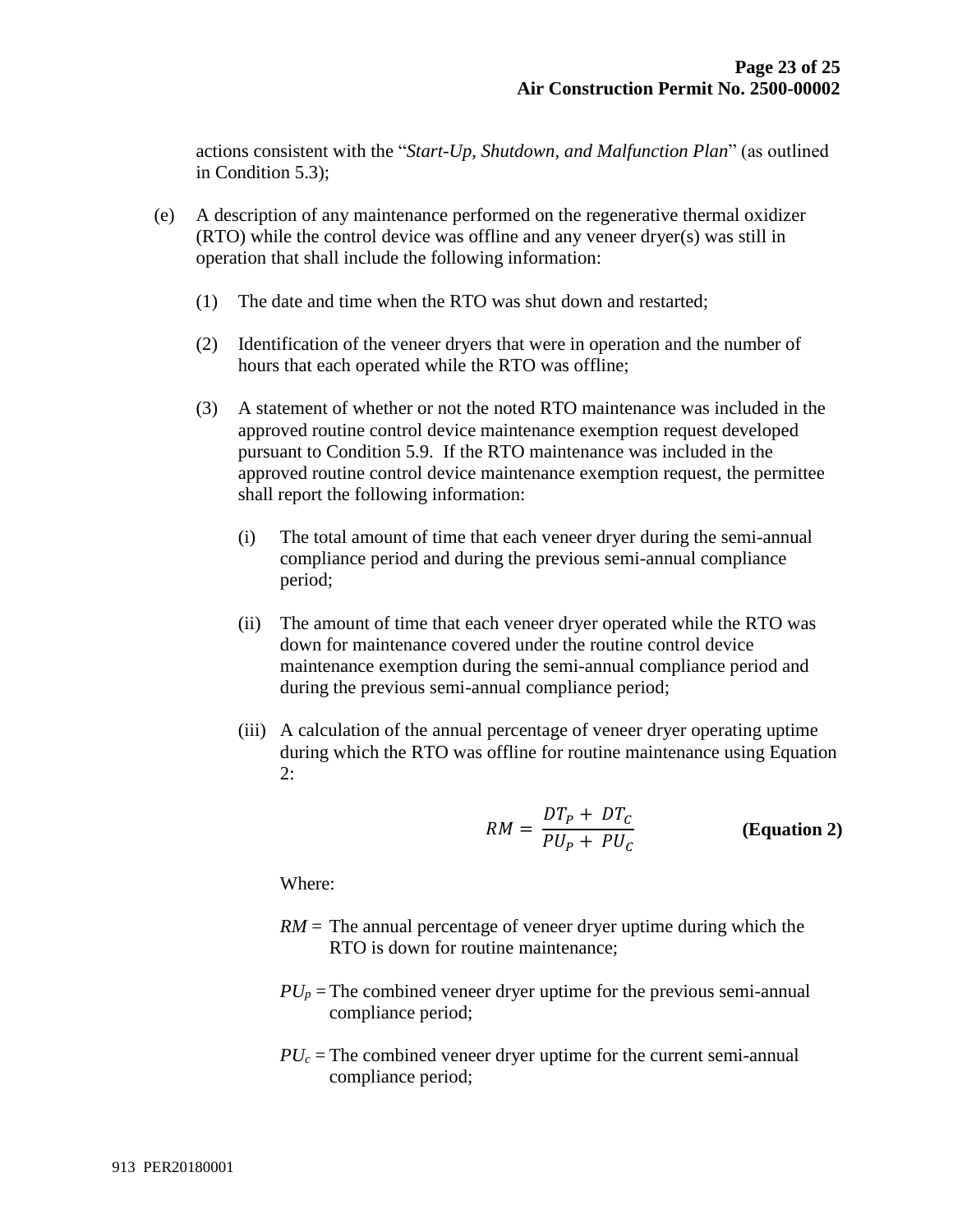- $DT_p$  = The RTO downtime claimed under the routine control device maintenance exemption for the previous semi-annual compliance period;
- $DT_c$  = The RTO downtime claimed under the routine control device maintenance exemption for the current semi-annual compliance period.
- (f) The results of any performance tests conducted during the semi-annual reporting period;
- (g) A statement that there were no deviations from any specified compliance options, operating requirements, or work practice requirements during the reporting period (if applicable); and
- (h) A statement that there were no periods during which the temperature monitoring system was "*out-of-control*" (as defined in 40 CFR 63.8(c)(7); Subpart A) during the reporting period.

## (Ref.: 40 CFR 63.2281(b) and (c); Subpart DDDD)

6.10 For Emission Point AA-404, the permittee shall submit a semi-annual report that details each deviation from a specified compliance option or operating requirement by the temperature monitoring system (including periods of start-up, shutdown, malfunction, and routine control device maintenance) no later than July  $31<sup>st</sup>$  and January  $31<sup>st</sup>$  of each calendar year for the previous six-month period.

Any required report shall contain the following information:

- (a) The date and time that each malfunction started and stopped (if applicable);
- (b) The date and time for each instance the temperature monitoring system was nonoperational (except for zero (low-level) and high-level checks);
- (c) The date, time, and duration for each instance the temperature monitoring system was "*out-of-control*" (as defined in 40 CFR 63.8(c)(7); Subpart A) including a description of any corrective actions taken;
- (d) The date and time that each deviation started and stopped;
- (e) The specified period during which each deviation occurred (i.e. start-up; shutdown; malfunction; a period of control device maintenance covered in the approved routine control device maintenance exemption request; another defined period);